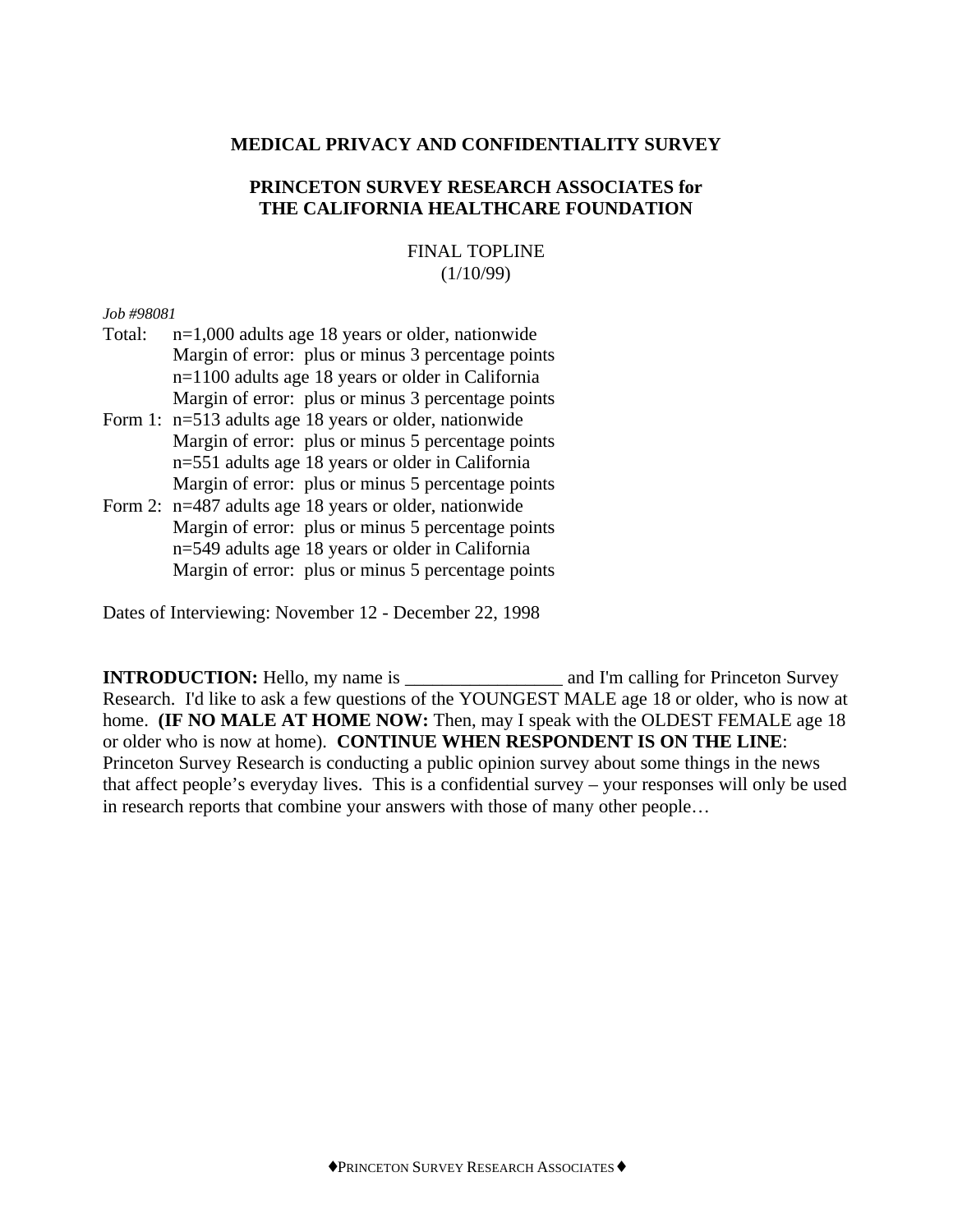1. Here's my first question... How concerned are you about the invasion of your personal privacy in the United States today? Are you…**(READ)**

### *Based on form 1:*

| Nat'1' | $\mathbb{C}\mathsf{A}^*$ |                         |     |    |
|--------|--------------------------|-------------------------|-----|----|
| 48     | 47                       | Very concerned          | 44  | 38 |
| 26     | 29                       | Somewhat concerned      | 32  | 37 |
| 15     | 13                       | Only a little concerned |     | 18 |
| 10     |                          | Not concerned at all    |     |    |
|        |                          | Don't know/Refused      |     |    |
| 100    | LOO                      |                         | 100 |    |

\*\*Trends are from surveys conducted by Cambridge Associates. Results from 1/88 do not add to 100% because of rounding.

2. Here's my first question...In recent years, do you think it has become more difficult or less difficult for people in this country to keep personal information private and confidential - or is it about as difficult as it was in the past?

## *Based on form 2:*

| Nat'l | CА  |                    |
|-------|-----|--------------------|
| 79    | 77  | More difficult     |
| 6     | 9   | Less difficult     |
| 12    | 10  | About as difficult |
| 3     | 4   | Don't know/Refused |
| 100   | 100 |                    |

<sup>&</sup>lt;sup>1</sup> Nat'l indicates responses from the national sample of adults. CA indicates responses from the California sample of adults.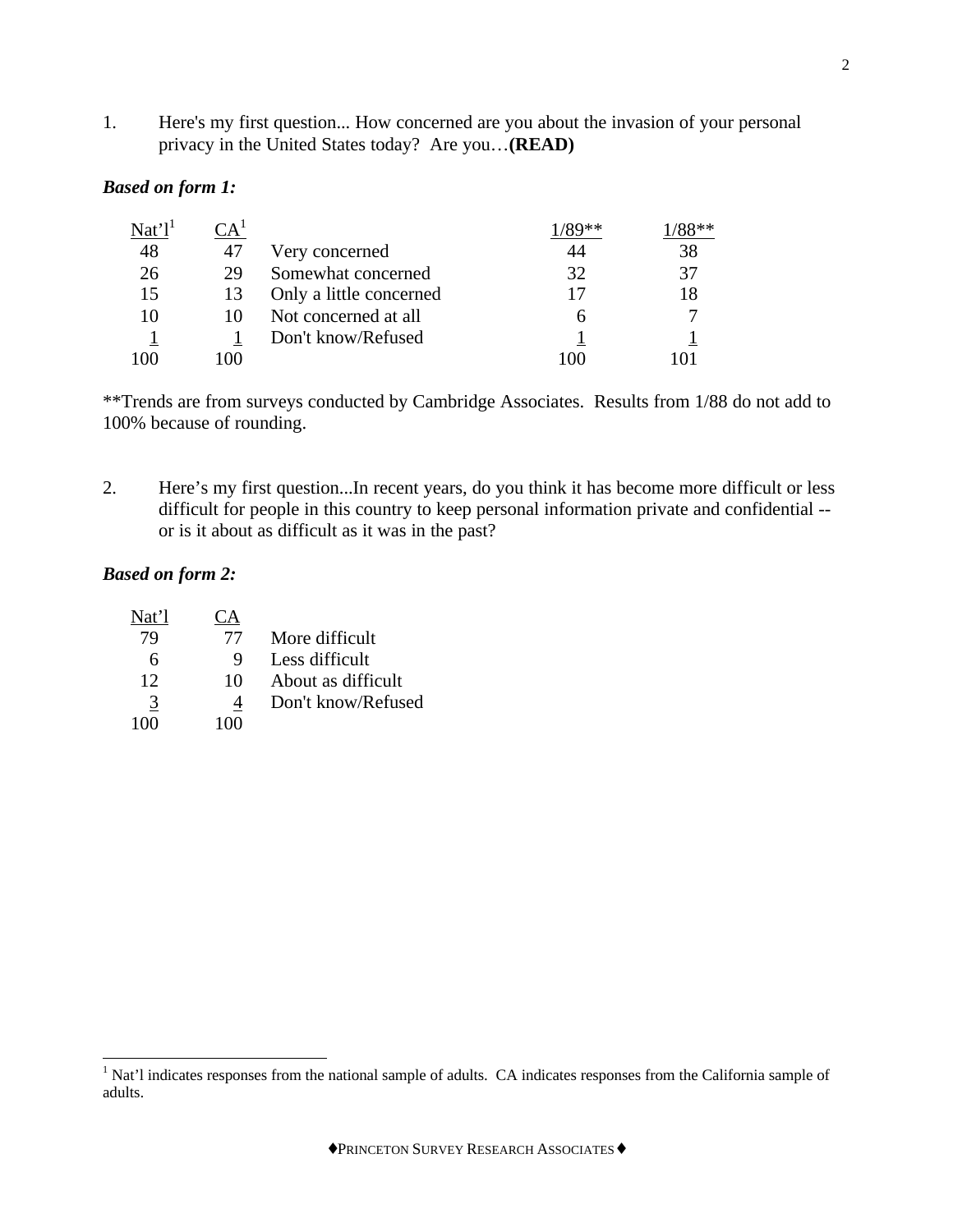3. Many businesses and other organizations have information about you and your family on file, such as your household income, the purchases you've made, and what medical conditions you've had. Please tell me how often you trust each of the following to keep this information as private and confidential as you would like. (First) how often do you trust... **(INSERT-READ AND ROTATE)** to keep this information private and confidential?

### *Based on form 1:*

|               | Duscu on jorm 1.           |               | Most of  | Only      |              | Doesn't        |                |        |
|---------------|----------------------------|---------------|----------|-----------|--------------|----------------|----------------|--------|
|               |                            | <b>Always</b> | the Time | Sometimes | <b>Never</b> | Apply          | DK             |        |
| a.            | The I.R.S. -- that is,     |               |          |           |              |                |                |        |
|               | the Internal Revenue       |               |          |           |              |                |                |        |
|               | Service                    |               |          |           |              |                |                |        |
|               | Nat'l                      | 10            | 22       | 28        | 34           | 3              | 3              | $=100$ |
|               | CA                         | 14            | 23       | 23        | 35           | 3              | $\overline{2}$ | $=100$ |
| $\mathbf b$ . | Medicare and other         |               |          |           |              |                |                |        |
|               | government health care     |               |          |           |              |                |                |        |
|               | benefit programs           |               |          |           |              |                |                |        |
|               | Nat'l                      | 10            | 23       | 31        | 23           | 9              | $\overline{4}$ | $=100$ |
|               | CA                         | 16            | 27       | 23        | 21           | 10             | 3              | $=100$ |
| $C_{\bullet}$ | <b>Banks</b>               |               |          |           |              |                |                |        |
|               | Nat'l                      | 16            | 33       | 29        | 20           | $\mathbf{1}$   | $\mathbf{1}$   | $=100$ |
|               | CA                         | 16            | 32       | 28        | 22           | $\overline{2}$ | $\ast$         | $=100$ |
| d.            | Employers                  |               |          |           |              |                |                |        |
|               | Nat'l                      | 16            | 29       | 30        | 17           | $8\,$          | $\ast$         | $=100$ |
|               | CA                         | 20            | 33       | 25        | 15           | 5              | $\overline{2}$ | $=100$ |
| e.            | Health insurance companies |               |          |           |              |                |                |        |
|               | and health plans           |               |          |           |              |                |                |        |
|               | Nat'l                      | 10            | 25       | 34        | 27           | 3              | $\mathbf{1}$   | $=100$ |
|               | CA                         | 16            | 27       | 29        | 24           | 3              | $\mathbf{1}$   | $=100$ |
| f.            | Doctors, hospitals, and    |               |          |           |              |                |                |        |
|               | other health care          |               |          |           |              |                |                |        |
|               | professionals              |               |          |           |              |                |                |        |
|               | Nat'l                      | 20            | 40       | 25        | 13           | $\mathbf{1}$   | $\mathbf{1}$   | $=100$ |
|               | CA                         | 21            | 42       | 25        | 10           | $\mathbf{1}$   | $\mathbf{1}$   | $=100$ |

♦PRINCETON SURVEY RESEARCH ASSOCIATES♦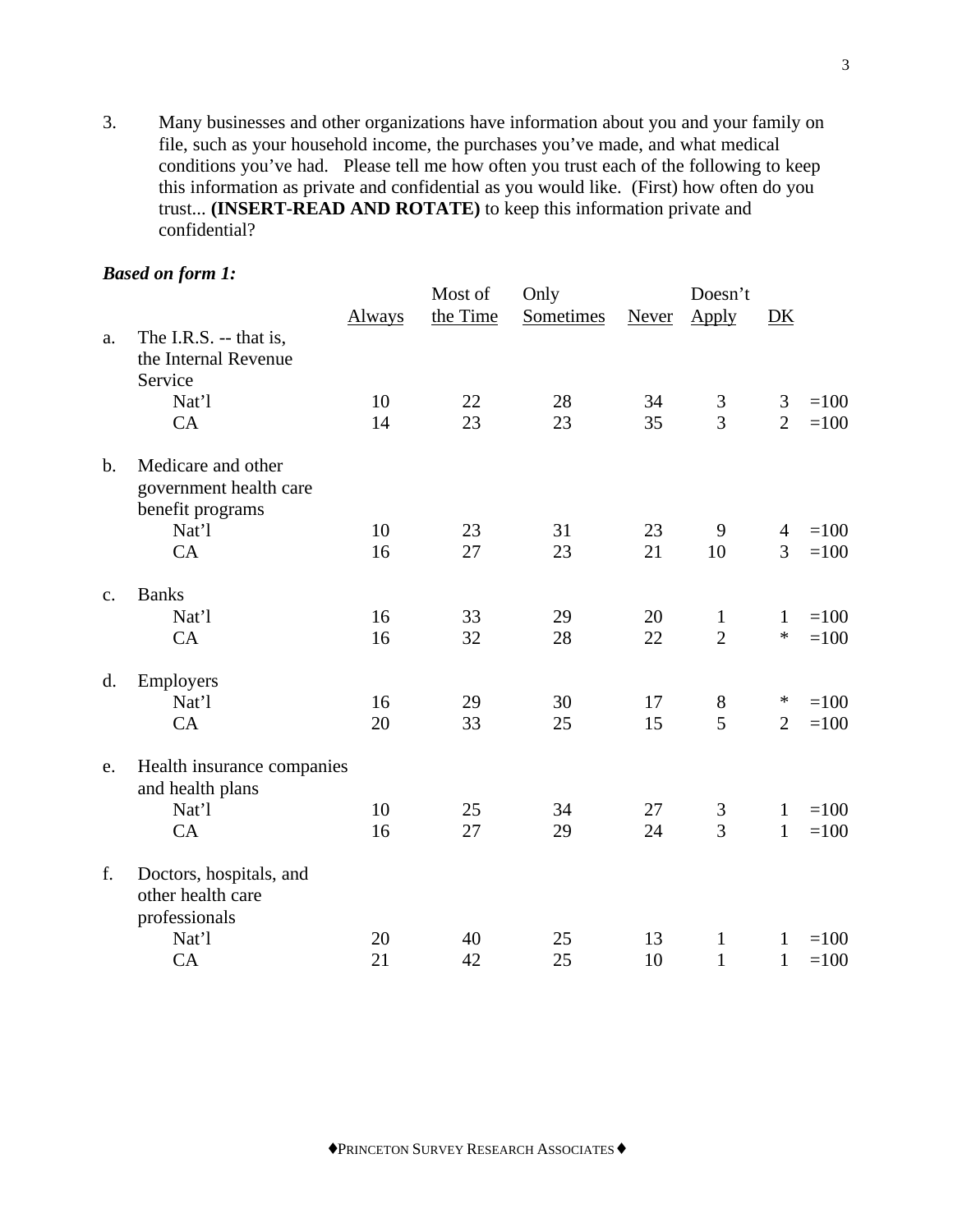4. Have you ever REFUSED to give information to a business or a company because you thought it was not really needed or was too personal?

| Nat'l  | <b>CA</b> |                    |
|--------|-----------|--------------------|
| 67     | 65        | Yes                |
| 33     | 34        | No                 |
| $\ast$ |           | Don't know/Refused |
| 100    | 100       |                    |

5. Now I have a few questions about you and your household… Are you married, LIVING AS married, divorced, separated, widowed, or have you NEVER been married?

| Nat'l          | <u>'A</u>    |                      |
|----------------|--------------|----------------------|
| 52             | 46           | Married              |
| $\overline{2}$ | 4            | Living as married    |
| 10             | 12           | Divorced             |
| 3              | 3            | Separated            |
| 8              | 6            | Widowed              |
| 23             | 28           | Never married/Single |
| 2              | $\mathbf{1}$ | Refused              |
|                | 100          |                      |

6. Are you NOW self-employed, employed by someone else, retired, or are you not employed for pay?

| Nat'l                 | ĽΑ |                                                    |
|-----------------------|----|----------------------------------------------------|
| 13                    | 15 | Self-employed                                      |
| 50                    | 51 | Employed by someone else                           |
| 19                    | 15 | Retired                                            |
| 13                    | 14 | Not employed                                       |
| 2                     |    | (VOL.) Disabled                                    |
| $\mathcal{D}_{\cdot}$ | 3  | (VOL.) Other (full-time student, homemakers, etc.) |
|                       |    | Refused                                            |

100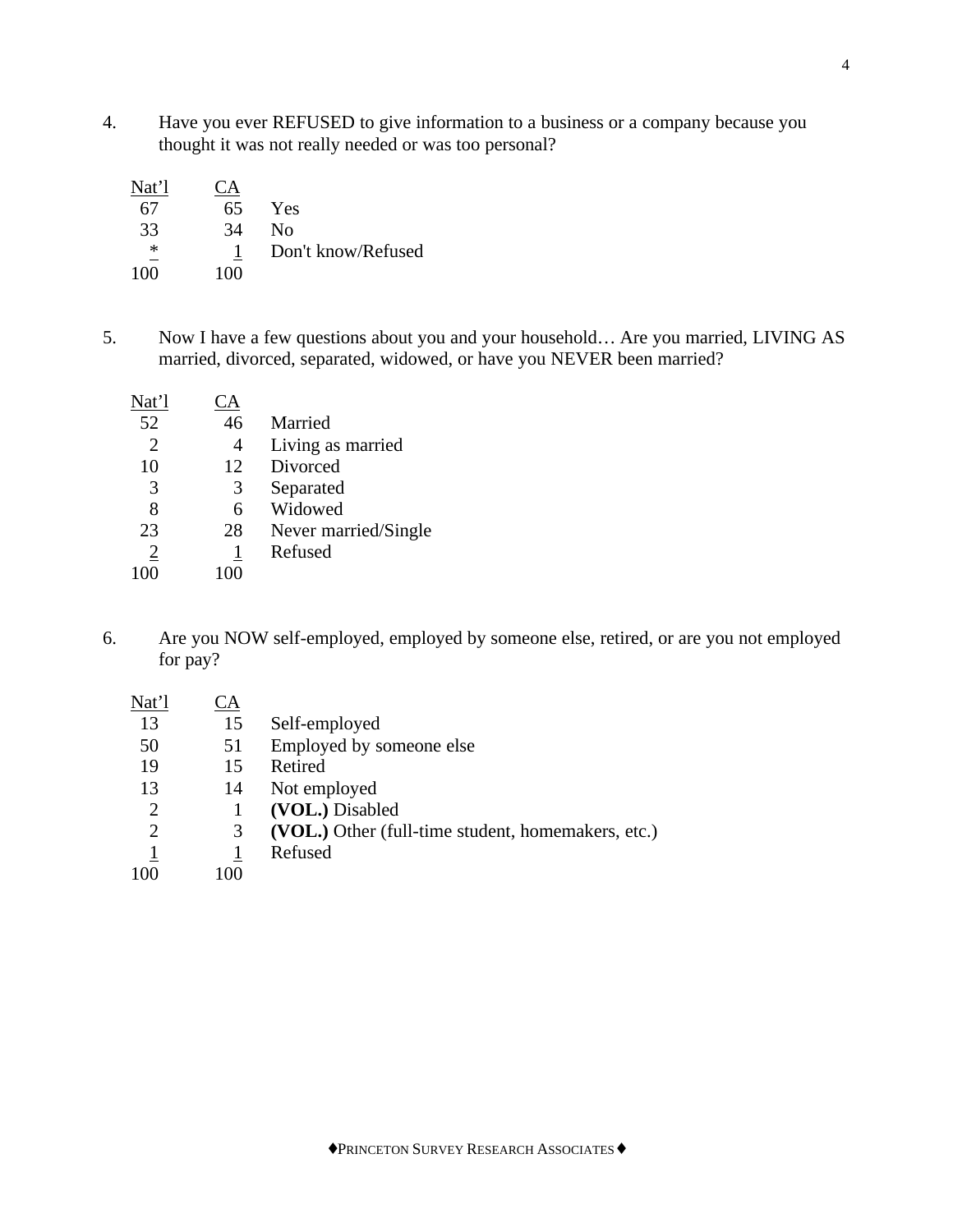- 7. Are you, yourself, now covered by any form of health insurance or health plan, including any private insurance plan as well as government programs like Medicare or (Medicaid) **VARIANT WORDING FOR CA. RESPONDENTS:** (Medi-Cal?)?
	- Nat'l CA 81 78 Yes 18 21 No 1 1 Don't know/Refused 100 100

## 8. Does your household have a computer?

| Nat'l | CA  |                    | $Q$ ** |
|-------|-----|--------------------|--------|
| 51    | 59  | Yes                | 48     |
| 48    | 41  | Nο                 |        |
|       | *   | Don't know/Refused |        |
| 100   | 100 |                    | 100    |

\*\*Trends are from a survey conducted by Princeton Survey Research Associates for the Institute for the Future.

- 9. I'd like you to rate your own ability to use and deal with computers and other new technology. Compared with other people you know, would you rate your ability in this area as… **(READ)**
	- Nat'l CA 26 28 Above average 36 35 Average 37 33 Below average 1 4 Don't know/Refused 100 100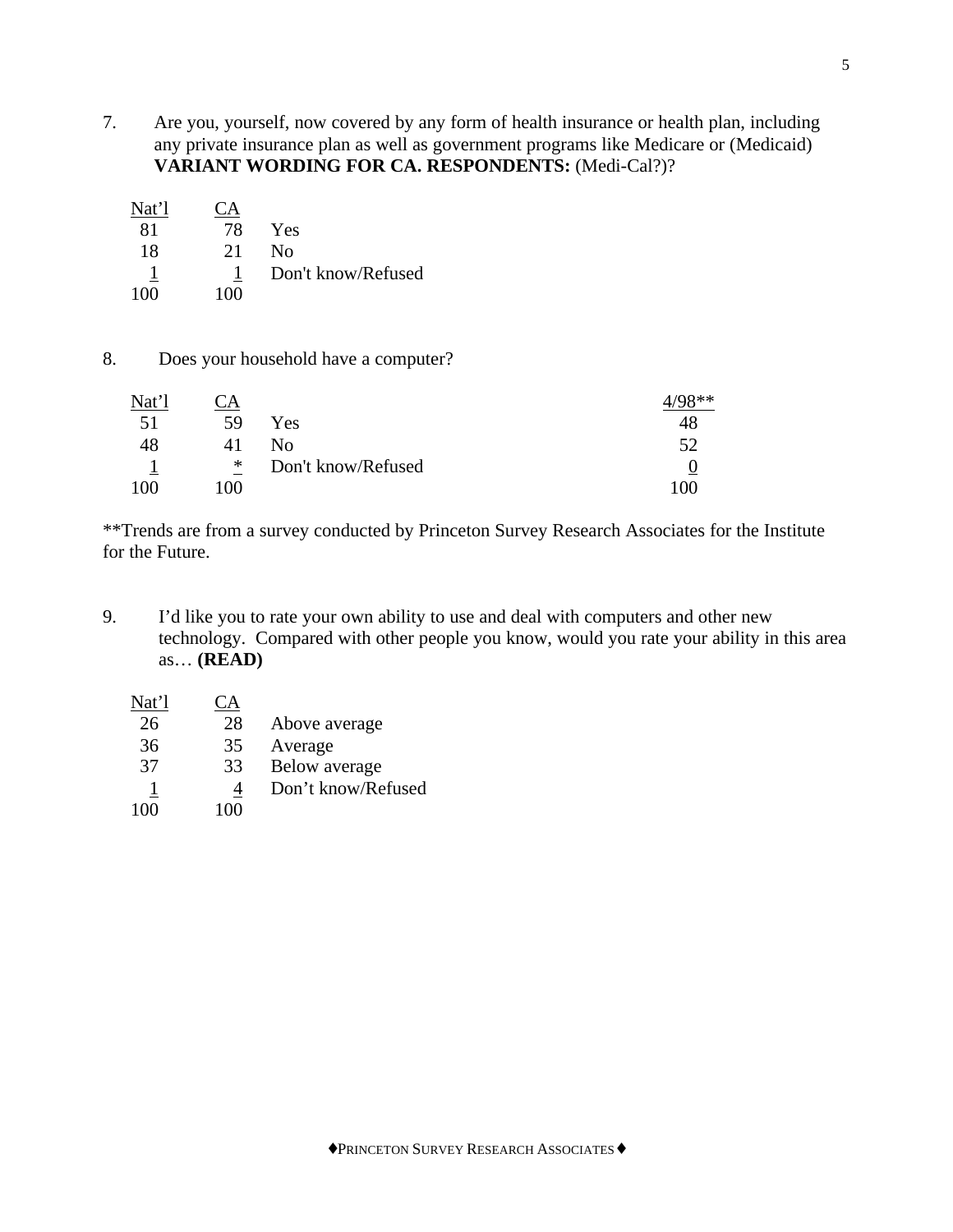**INTRODUCTION:** Now I have some questions about medical records. A person's medical records would include doctors' notes, lab test results, drug prescriptions, family medical history, and so forth. Medical records would also include information provided by other health care professionals, such as gynecologists, medical specialists, and psychologists.

10. Please tell me how much access you think each of the following now has to your own personal medical records -- access to EVERYTHING in your medical records, only LIMITED access, or NO access at all. (First,) how much access do/does... **(INSERT-- READ ITEMS IN ORDER)** have?

*Based on form 2:*

|                |                                                 | Access to<br>Everything | Limited<br><b>Access</b> | No Access      | DK             |        |
|----------------|-------------------------------------------------|-------------------------|--------------------------|----------------|----------------|--------|
| a.             | You, yourself                                   |                         |                          |                |                |        |
|                | Nat'l                                           | 55                      | 33                       | 7              | 5              | $=100$ |
|                | CA                                              | 48                      | 35                       | 11             | 6              | $=100$ |
|                | Based on married/living as married:             |                         |                          |                |                |        |
| $\mathbf{b}$ . | Your husband/wife/partner                       |                         |                          |                |                |        |
|                | Nat'l $(n=273)$                                 | 47                      | 39                       | 9              | 5              | $=100$ |
|                | $CA (n=269)$                                    | 36                      | 39                       | 20             | 5              | $=100$ |
| c.             | Close relatives like your                       |                         |                          |                |                |        |
|                | parents or children                             |                         |                          |                |                |        |
|                | Nat'l                                           | 20                      | 40                       | 33             | $\overline{7}$ | $=100$ |
|                | CA                                              | 16                      | 38                       | 37             | 9              | $=100$ |
|                | Based on employed by someone else:              |                         |                          |                |                |        |
| d.             | Your employer                                   |                         |                          |                |                |        |
|                | Nat'l $(n=247)$                                 | 16                      | 45                       | 34             | 5              | $=100$ |
|                | $CA (n=270)$                                    | 20                      | 43                       | 30             | $\overline{7}$ | $=100$ |
|                | Based on insured:                               |                         |                          |                |                |        |
| e.             | Your health insurance company<br>or health plan |                         |                          |                |                |        |
|                | Nat'l (n=407)                                   | 62                      | 25                       | 6              | 7              | $=100$ |
|                | $CA (n=422)$                                    | 65                      | 20                       | 6              | 9              | $=100$ |
| f.             | The doctor you use most often                   |                         |                          |                |                |        |
|                | Nat'l                                           | 78                      | 16                       | $\overline{c}$ | $\overline{4}$ | $=100$ |
|                | CA                                              | 69                      | 21                       | $\overline{5}$ | 5              | $=100$ |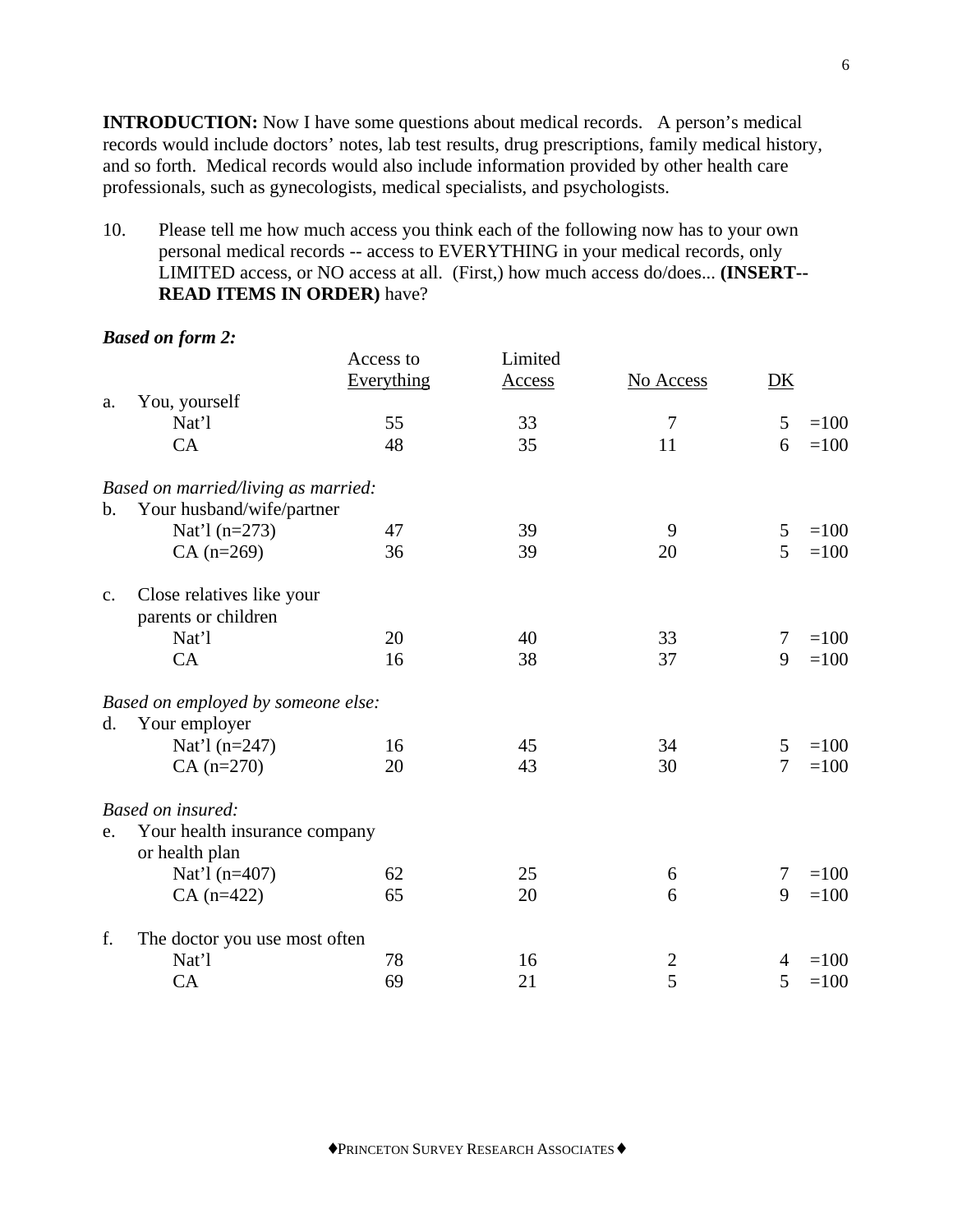*Question 10 continued...*

|                |                                                                                                 | Access to  | Limited       |           |        |        |
|----------------|-------------------------------------------------------------------------------------------------|------------|---------------|-----------|--------|--------|
|                |                                                                                                 | Everything | <b>Access</b> | No Access | DK     |        |
| g.             | Other doctors and health care<br>professionals involved in your<br>own health care              |            |               |           |        |        |
|                | Nat'l                                                                                           | 47         | 36            | 9         | 8      | $=100$ |
|                | CA                                                                                              | 41         | 38            | 14        | 7      | $=100$ |
| h.             | Doctors and other health care<br>professionals NOT involved<br>in your own health care<br>Nat'l | 16         | 33            | 38        | 13     | $=100$ |
|                | CA                                                                                              | 16         | 33            | 41        | 10     | $=100$ |
| $\mathbf{i}$ . | Pharmacies                                                                                      |            |               |           |        |        |
|                | Nat'l                                                                                           | 17         | 53            | 23        | $\tau$ | $=100$ |
|                | CA                                                                                              | 17         | 45            | 29        | 9      | $=100$ |
| j.             | Drug companies                                                                                  |            |               |           |        |        |
|                | Nat'l                                                                                           | 12         | 33            | 43        | 12     | $=100$ |
|                | CA                                                                                              | 12         | 33            | 43        | 12     | $=100$ |

11. As far as you know, do individuals have the right to see their personal medical records?

| Nat'l | А   |                    |
|-------|-----|--------------------|
| 88    | 88  | Yes                |
| Q     | 10  | Nο                 |
| 3     |     | Don't know/Refused |
| 100   | 100 |                    |

12. Have you ever tried to see or get a copy of YOUR OWN medical records?

| Nat'l |     |                    |
|-------|-----|--------------------|
| 45    | 41  | Yes                |
| 54    | 59  | Nο                 |
|       | ∗   | Don't know/Refused |
| 100   | 100 |                    |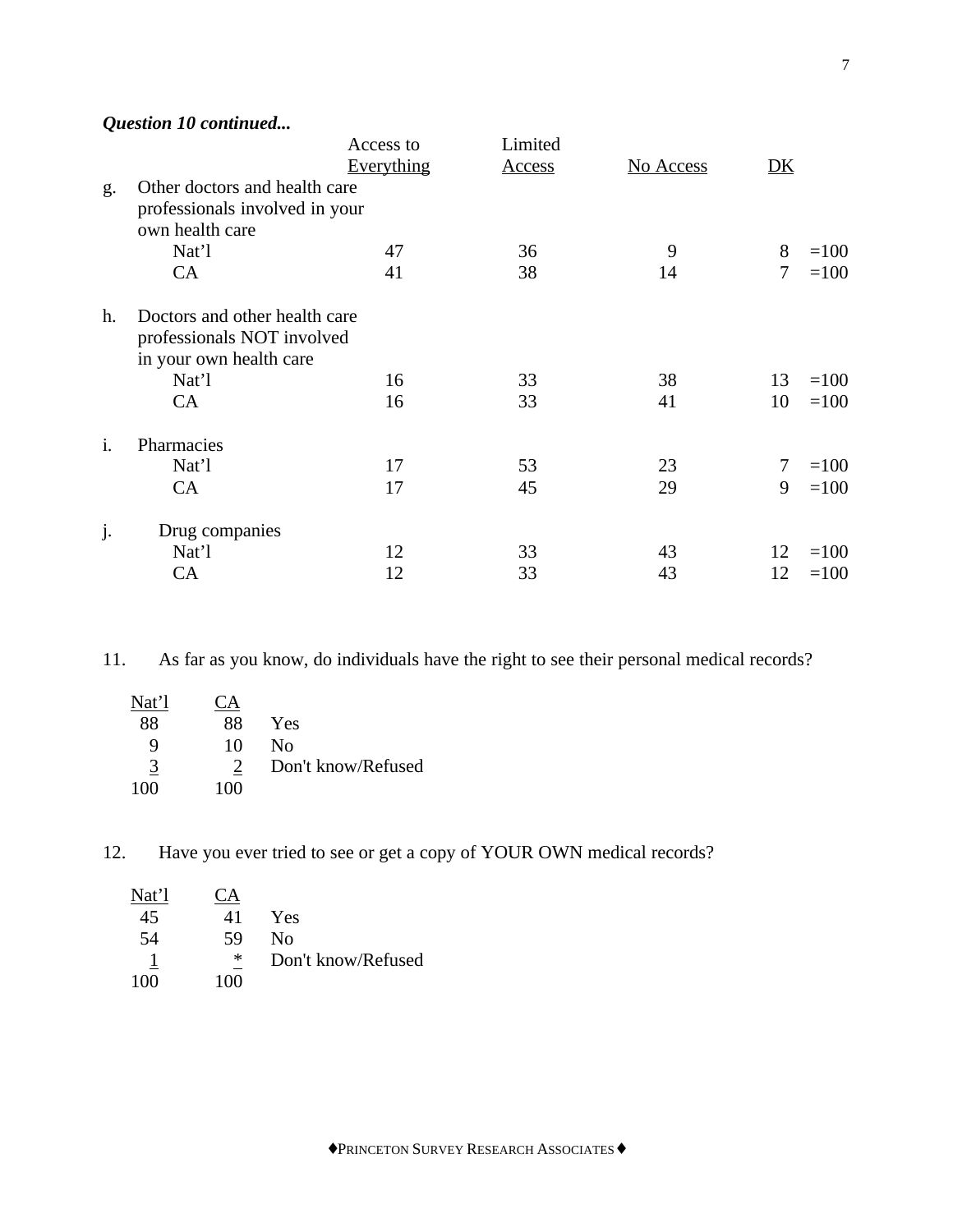# 13. What was the MAIN reason you wanted access to your medical records**? (OPEN-END; RECORD VERBATIM RESPONSE)**

## *Based on those who have tried to see their own medical records:*

| Nat'l     | CA        |                                                                         |
|-----------|-----------|-------------------------------------------------------------------------|
| 36        | 31        | Moved/Transferred doctors                                               |
| 27        | 29        | Personal interest/concern                                               |
| 17        | 22        | Need to submit medical records to school, government agency, or another |
|           |           | organization                                                            |
| 8         | 3         | Personal record/copy                                                    |
| 8         |           | Verification of test results/Monitor care                               |
| 3         | 6         | Some other reason                                                       |
| $\ast$    | $\theta$  | No specific reason                                                      |
|           |           | Don't know/Refused                                                      |
| 100       | 100       |                                                                         |
| $(n=476)$ | $(n=463)$ |                                                                         |

14. Were you successful in getting access to your medical records?

# *Based on those who have tried to see their own medical records:*

| Nat'l     | СA        |                        |
|-----------|-----------|------------------------|
| 83        | 86        | Yes                    |
| 12        | 11        | Nο                     |
| 5         | 3         | (VOL.) Partial success |
| ∗         | ∗         | Don't know/Refused     |
| 100       | 100       |                        |
| $(n=476)$ | $(n=463)$ |                        |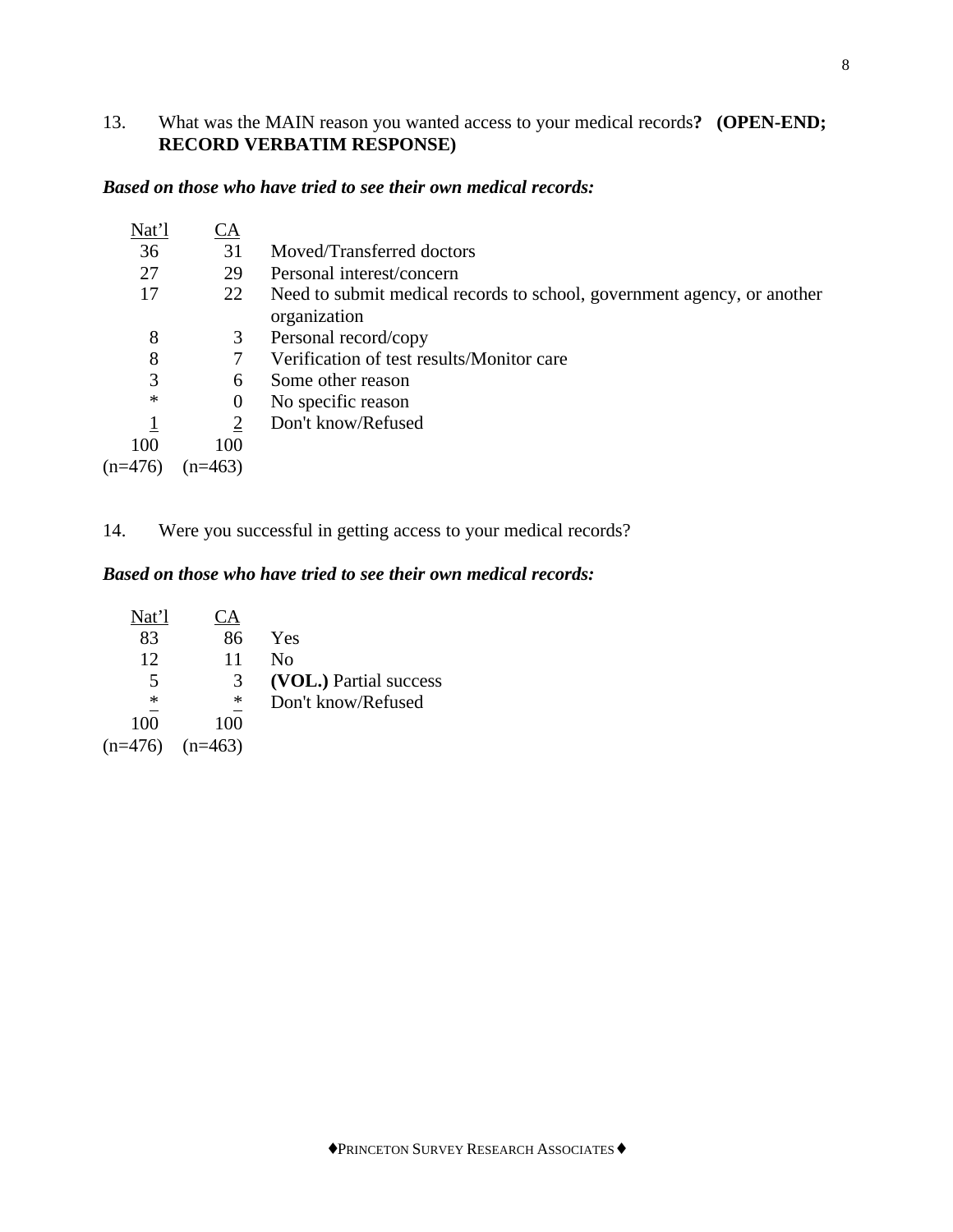# 15. What was the MAIN reason you weren't able to get access? **(OPEN-END; RECORD VERBATIM RESPONSE)**

### *Based on those who were denied access to their own medical records:*

| Nat'l          | СA                      |                                                                      |
|----------------|-------------------------|----------------------------------------------------------------------|
| 17             | 30                      | Were told they did not have to give/Records only transferred between |
|                |                         | doctors                                                              |
| 10             | $\theta$                | Records lost or destroyed                                            |
| $\overline{4}$ | $\overline{\mathbf{5}}$ | Never received                                                       |
| 45             | 38                      | Not available/Some other reason                                      |
| <u>24</u>      | 27                      | Don't know/Refused                                                   |
| 100            | 100                     |                                                                      |
| $(n=48)$       | $(n=54)$                |                                                                      |
|                |                         |                                                                      |

16. Have you, yourself, ever tried to see or get a copy of another family member's medical records?

| Nat'l  |     |                    |
|--------|-----|--------------------|
| 18     | 15  | Yes                |
| 82     | 85  | Nο                 |
| $\ast$ | ∗   | Don't know/Refused |
| 100    | 100 |                    |

17. What was the MAIN reason you wanted access to another family member's medical records**? (OPEN-END; RECORD VERBATIM RESPONSE)**

#### *Based on those who have tried to see family member's medical records:*

| Nat'l     | СA        |                                                                                         |
|-----------|-----------|-----------------------------------------------------------------------------------------|
| 39        | 27        | Moved/Transferred doctors                                                               |
| 18        | 16        | Personal interest/concern                                                               |
| 15        | 28        | Need to submit medical records to school, government agency, or another<br>organization |
| 8         | 10        | Verification/Monitor care                                                               |
| 3         | 3         | Personal record/copy                                                                    |
| 13        | 15        | Some other reason                                                                       |
| $\Omega$  | $\theta$  | No specific reason                                                                      |
|           |           | Don't know/Refused                                                                      |
| 100       | 100       |                                                                                         |
| $(n=182)$ | $(n=167)$ |                                                                                         |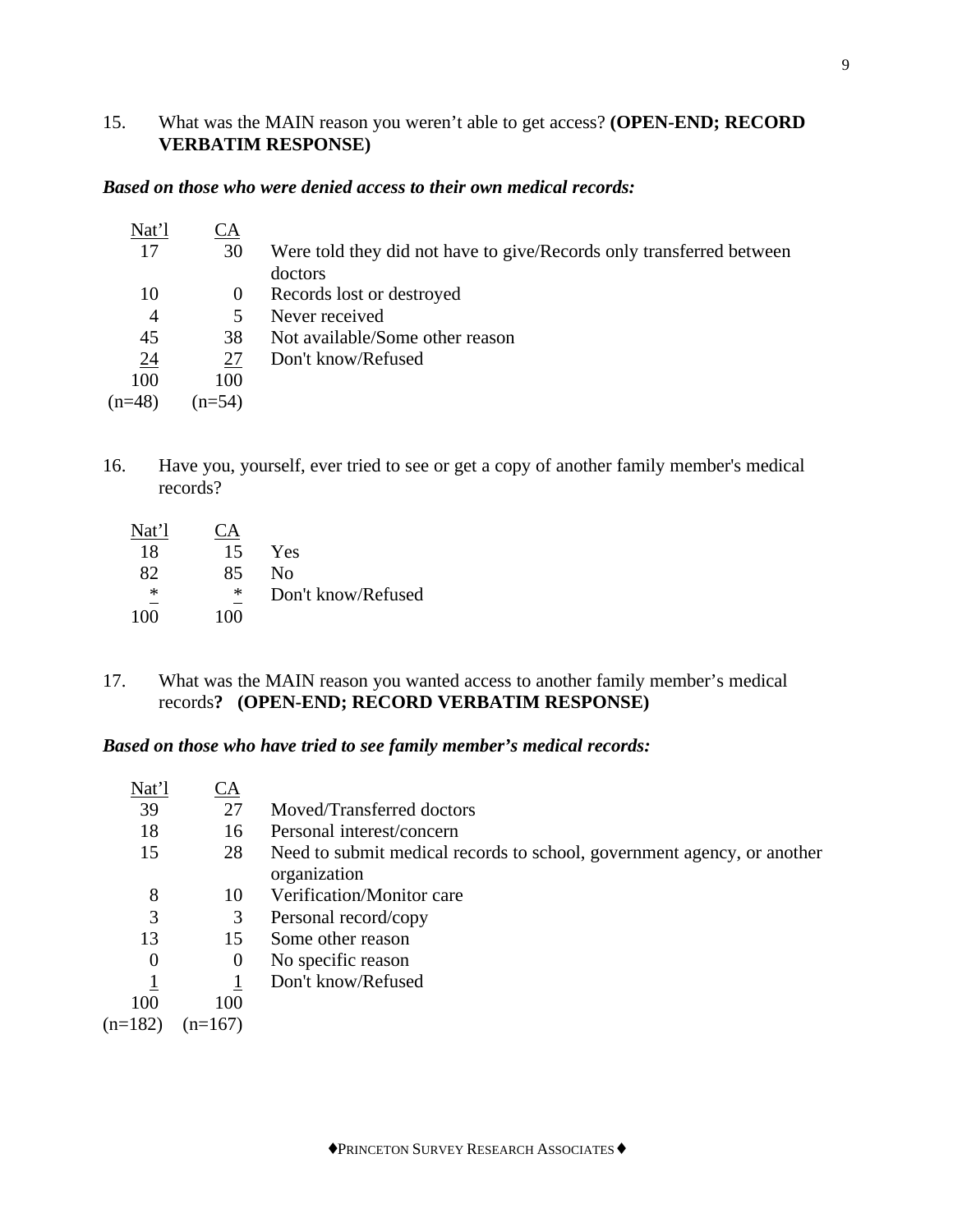18/19. Have you ever heard or read anything about something called the Medical Information Bureau? (**IF YES, ASK**) Have you personally ever had any dealings or transactions with the Medical Information Bureau?

| Nat'l  | A         |                                                  |
|--------|-----------|--------------------------------------------------|
| 17     | 14        | Yes, have heard of Medical Information Bureau    |
|        |           | Have had dealings with MIB                       |
| 16     | 13        | Have not had dealings with MIB                   |
| $\ast$ | ∗         | Don't know/Refused                               |
| 82     | 86        | No, have not heard of Medical Information Bureau |
|        | ∗         | Don't know/Refused                               |
|        | 1 ( ) ( ) |                                                  |

# 20. Would you please tell me what kind of dealings you've had with them? **(OPEN-END; RECORD VERBATIM RESPONSE)**

*Because the numbers of respondents having had personal dealings with the Medical Information Bureau is so small (comprising just one percent of the total sample), results for this question are not statistically significant and are not presented below.*

| Nat'l    | $\mathsf{C}$ |
|----------|--------------|
| $(n=13)$ | $(n=10)$     |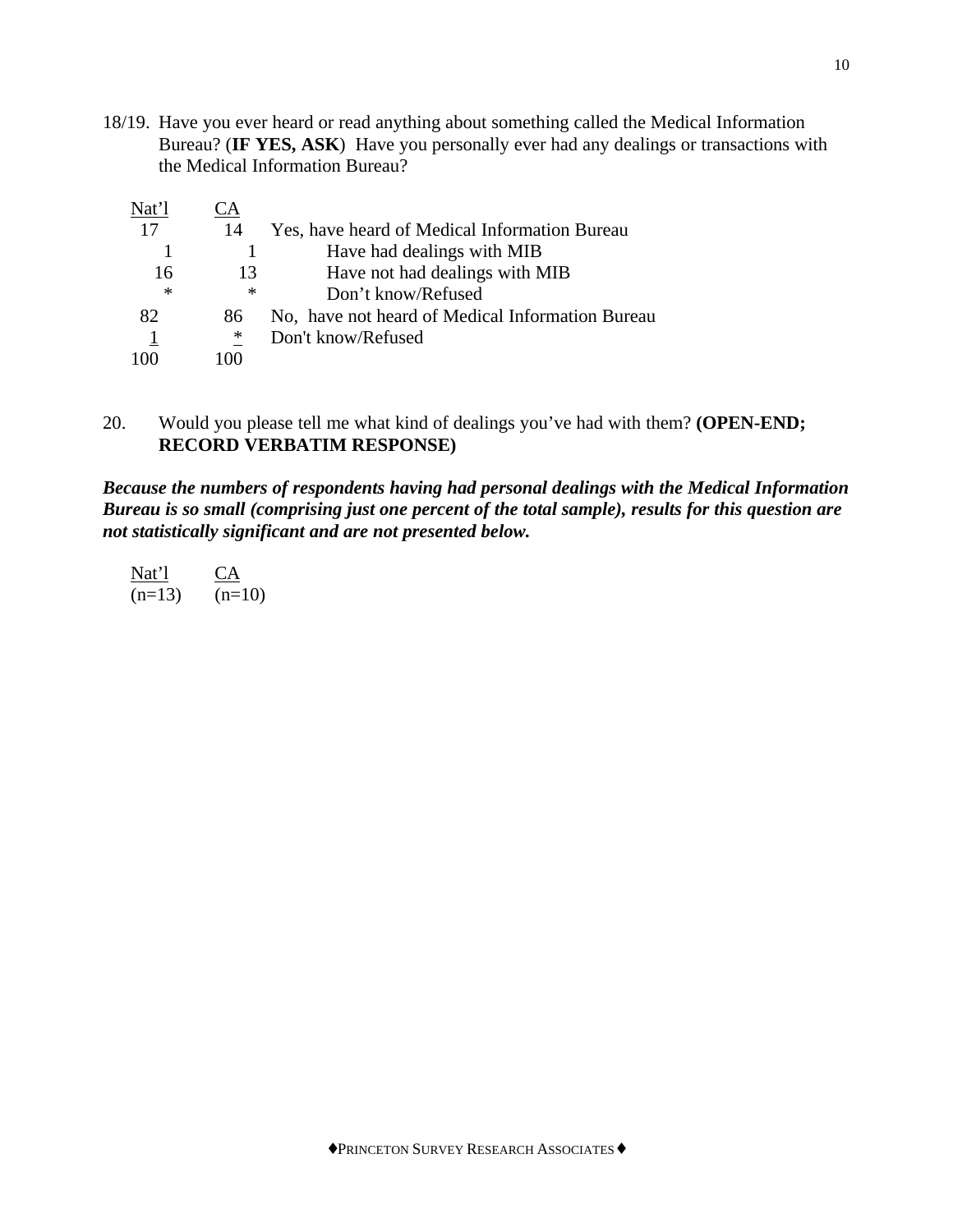21. Now I'm going to describe some different situations where someone might ask permission to use your medical records. Please tell me whether or not you'd be inclined to give them permission in each situation. (First,) what if you were asked for permission by... **(INSERT - READ AND ROTATE)**? (Would you be inclined to give them permission, or not?)

|                                                                                                                                                  | <u>Yes</u> | $\underline{\mathrm{No}}$ | DK             |        |
|--------------------------------------------------------------------------------------------------------------------------------------------------|------------|---------------------------|----------------|--------|
| Based on form 1:                                                                                                                                 |            |                           |                |        |
| Researchers at a university conducting a study<br>a.<br>about a medical condition that had affected<br>some of your family members               |            |                           |                |        |
| Nat'l                                                                                                                                            | 64         | 31                        | 5              | $=100$ |
| CA                                                                                                                                               | 68         | 29                        | 3              | $=100$ |
| Based on form 2:                                                                                                                                 |            |                           |                |        |
| Government researchers conducting a study<br>b.<br>about a medical condition that had affected<br>some of your family members                    |            |                           |                |        |
| Nat'l                                                                                                                                            | 58         | 40                        | $\overline{2}$ | $=100$ |
| CA                                                                                                                                               | 57         | 38                        | 5              | $=100$ |
| A drug company interested in providing<br>$\mathbf{c}$ .<br>people with information and offers about<br>new drugs and other health care products |            |                           |                |        |
| Nat'l                                                                                                                                            | 27         | 70                        | 3              | $=100$ |
| CA                                                                                                                                               | 28         | 68                        | $\overline{4}$ | $=100$ |
| A new health insurance plan that is offering<br>$d_{\cdot}$<br>better benefits at a lower cost than other<br>plans in your local area            |            |                           |                |        |
| Nat'l                                                                                                                                            | 40         | 56                        | $\overline{4}$ | $=100$ |
| CA                                                                                                                                               | 44         | 52                        | $\overline{4}$ | $=100$ |
| A local hospital interested in providing<br>e.<br>people with information about how they<br>might benefit from its preventive health<br>programs |            |                           |                |        |
| Nat'l                                                                                                                                            | 37         | 60                        | 3              | $=100$ |
| <b>CA</b>                                                                                                                                        | 41         | 56                        | 3              | $=100$ |
| f.<br>An employer who was considering you<br>for a new job                                                                                       |            |                           |                |        |
| Nat'l                                                                                                                                            | 36         | 61                        | 3              | $=100$ |
| CA                                                                                                                                               | 36         | 60                        | $\overline{4}$ | $=100$ |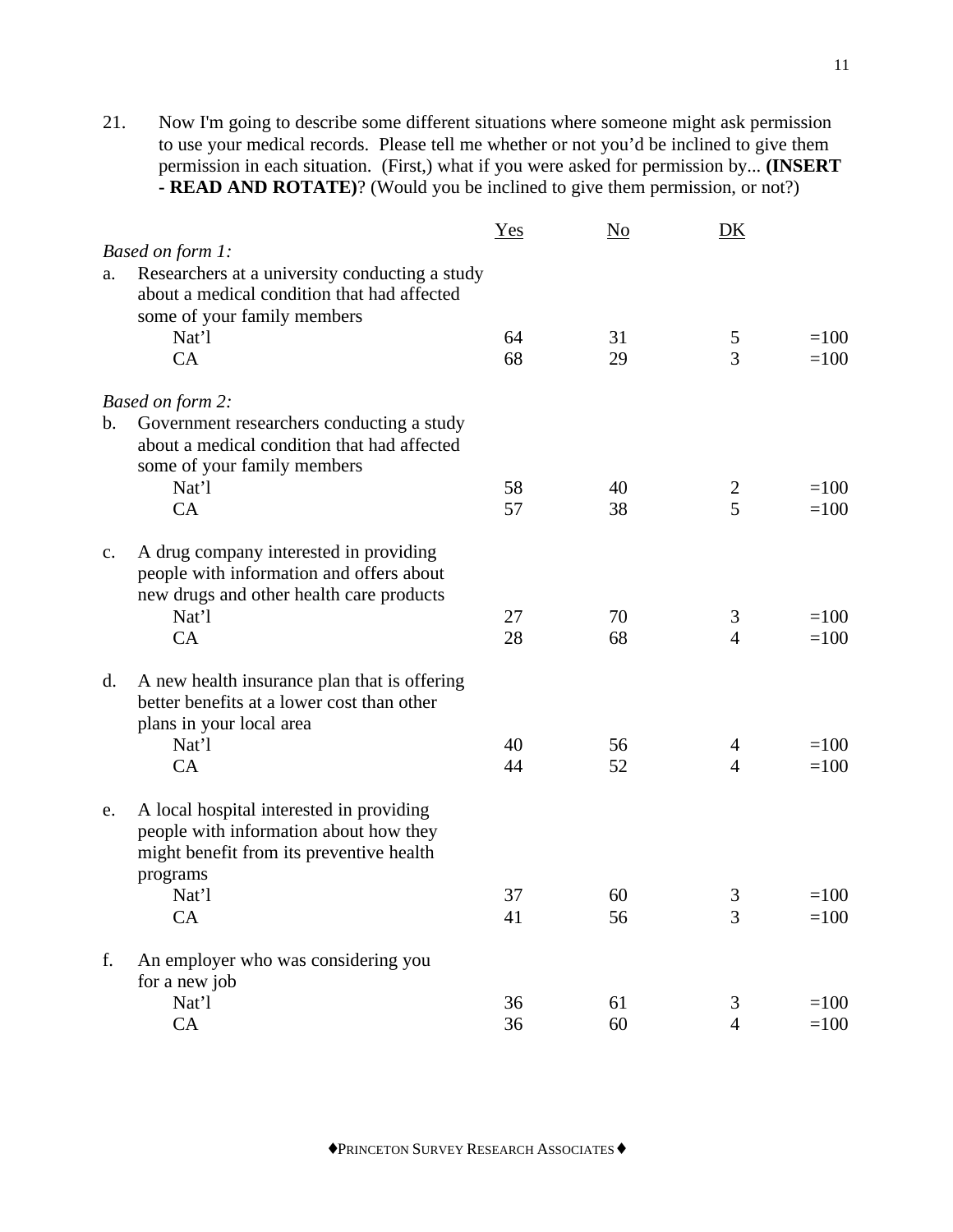22. Are you NOW enrolled in any health insurance plan through your current employer?

## *Based on employed by someone else:*

| Nat'l     | CА        |                    |
|-----------|-----------|--------------------|
| 62        | 64        | Yes                |
| 37        | 34        | No                 |
|           |           | Don't know/Refused |
| 100       | 100       |                    |
| $(n=513)$ | $(n=571)$ |                    |

23. How concerned are you that medical claims information you provide under a health insurance plan at work might be seen by your employer and used to limit your job opportunities or affect your job status? Are you… **(READ)**

## *Based on those who are enrolled in a health plan at work:*

| Nat'l     |           |                      |    |
|-----------|-----------|----------------------|----|
| 15        | 20        | Very concerned       | 22 |
| 21        | 17        | Somewhat concerned   | 19 |
| 24        | 27        | Not very concerned   | 19 |
| 40        | 36        | Not at all concerned | 38 |
| $\ast$    | ∗         | Don't know/Refused   |    |
| 100       | 100       |                      | 99 |
| $(n=320)$ | $(n=365)$ |                      |    |

\*\*Trend from Louis Harris and Associates for Equifax, Inc. Results do not add to 100% because of rounding.

24. Have you ever been concerned about filing a claim under your health plan at work because you did not want a supervisor or someone else at your workplace to know about the treatment you received?

#### *Based on those who are enrolled in a health plan at work:*

| Nat'l     | A         |                    | ?** |
|-----------|-----------|--------------------|-----|
| 10        | 14        | Yes                |     |
| 90        | 86        | No                 | 92  |
| ∗         | 0         | Don't know/Refused | ∗   |
| 100       | 100       |                    | 100 |
| $(n=320)$ | $(n=365)$ |                    |     |

\*\*Trend from Louis Harris and Associates for Equifax, Inc.

♦PRINCETON SURVEY RESEARCH ASSOCIATES♦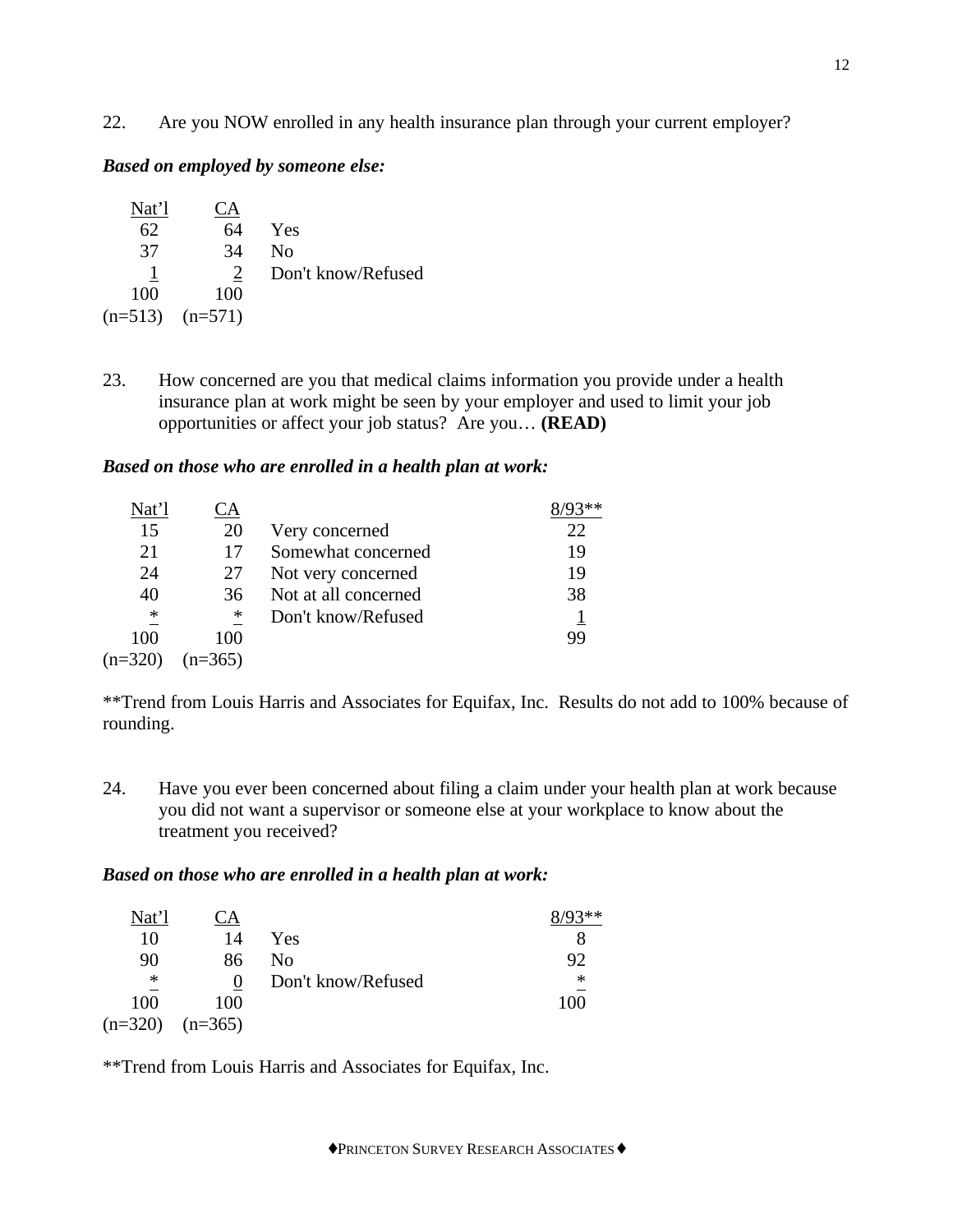25. Please tell me whether you or a member of your immediate family has ever done each of the following. (First, have you or has a member of your family EVER) ... **(INSERT - READ IN ORDER)**? **IF "YES," PROBE:** Would that be you or another family member? (**IF R SAYS BOTH SELF AND FAMILY MEMBER, CODE 1 – SELF**

|               |                                               | Yes, self |   | Yes, other     | N <sub>o</sub> | DK             |        |
|---------------|-----------------------------------------------|-----------|---|----------------|----------------|----------------|--------|
| a.            | Wanted to seek services for a physical        |           |   |                |                |                |        |
|               | condition or mental health problem but        |           |   |                |                |                |        |
|               | didn't do so, BECAUSE you didn't want         |           |   |                |                |                |        |
|               | to harm your job prospects or other life      |           |   |                |                |                |        |
|               | opportunities                                 |           |   |                |                |                |        |
|               | Nat'l                                         | 5         |   | 4              | 90             | 1              | $=100$ |
|               | CA                                            | 6         |   | 6              | 86             | $\overline{2}$ | $=100$ |
|               | Trend $(8/93)**$                              |           | 7 |                | 92             | $\mathbf{1}$   | $=100$ |
| $\mathbf b$ . | Given a doctor or other health care           |           |   |                |                |                |        |
|               | professional inaccurate or incomplete         |           |   |                |                |                |        |
|               | information about a physical condition or     |           |   |                |                |                |        |
|               | mental health problem BECAUSE you             |           |   |                |                |                |        |
|               | didn't want to harm your job prospects or     |           |   |                |                |                |        |
|               | other life opportunities                      |           |   |                |                |                |        |
|               | Nat'l                                         | 4         |   | $\overline{2}$ | 93             | 1              | $=100$ |
|               | CA                                            | 6         |   | $\overline{3}$ | 90             | $\mathbf{1}$   | $=100$ |
| c.            | Personally paid for a medical test, medical   |           |   |                |                |                |        |
|               | procedure, or counseling rather than submit   |           |   |                |                |                |        |
|               | a bill or claim under a health insurance plan |           |   |                |                |                |        |
|               | BECAUSE you didn't want your employer         |           |   |                |                |                |        |
|               | or someone else to have access to your        |           |   |                |                |                |        |
|               | personal medical information                  |           |   |                |                |                |        |
|               | Nat'l                                         | 5         |   | $\overline{2}$ | 92             | 1              | $=100$ |
|               | CA                                            | 8         |   | 3              | 88             | 1              | $=100$ |

\*\*Trend from Louis Harris and Associates for Equifax, Inc. Trend question did not distinguish between self and other immediate family member.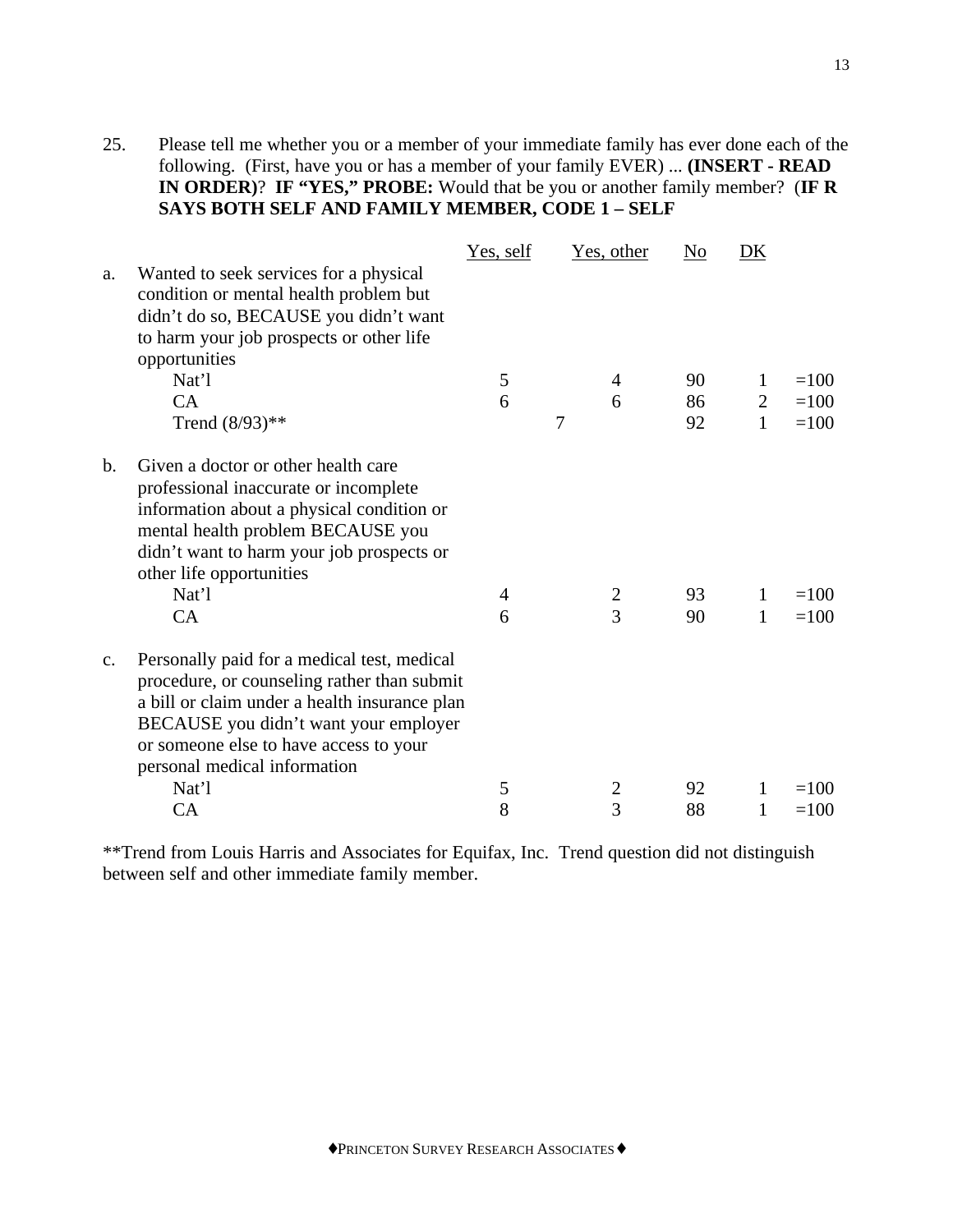26. Over the past year, about how much, IN TOTAL, have you and your family paid out of your own pocket for health care in order to keep personal medical information confidential? Would you say… **(READ)**

## *Based on those who had ever personally paid for treatment to avoid disclosure:*

| Nat'l          | CA        |                                               |
|----------------|-----------|-----------------------------------------------|
| 35             | 35        | \$0 (nothing)                                 |
| 28             | 16        | Less than \$100                               |
| 13             | 19        | Between \$100 and \$500 (\$100-\$500)         |
| 8              | 6         | Between \$500 and \$1,000 (\$501-\$1,000)     |
| 2              | 6         | Between \$1,000 and \$5,000 (\$1,001-\$5,000) |
| 4              | $\theta$  | More than $$5,000$                            |
| 7              | 15        | Don't know                                    |
| $\overline{3}$ | 3         | Refused                                       |
| 100            | 100       |                                               |
| $(n=78)$       | $n = 109$ |                                               |
|                |           |                                               |

27. Have you EVER asked a doctor NOT to write down your health problem in your medical records, or asked the doctor to put a less serious or less embarrassing diagnosis into the record than was actually the condition?

| Nat'l | A   |                    | ′0?∗∗  |
|-------|-----|--------------------|--------|
| 3     |     | Yes                |        |
| 97    | 98  | Nο                 | 99     |
| ∗     | ∗   | Don't know/Refused | $\ast$ |
| 100   | 100 |                    | 100    |

\*\*Trend from Louis Harris and Associates for Equifax, Inc.

28. Have you ever gone to another doctor for care in order to avoid telling your regular doctor about a particular health condition or health need?

| Nat'l         | $\Delta$ |                    |
|---------------|----------|--------------------|
| $\mathcal{R}$ |          | Yes                |
| 96            | 95       | Nο                 |
|               |          | Don't know/Refused |
| 100           | 100      |                    |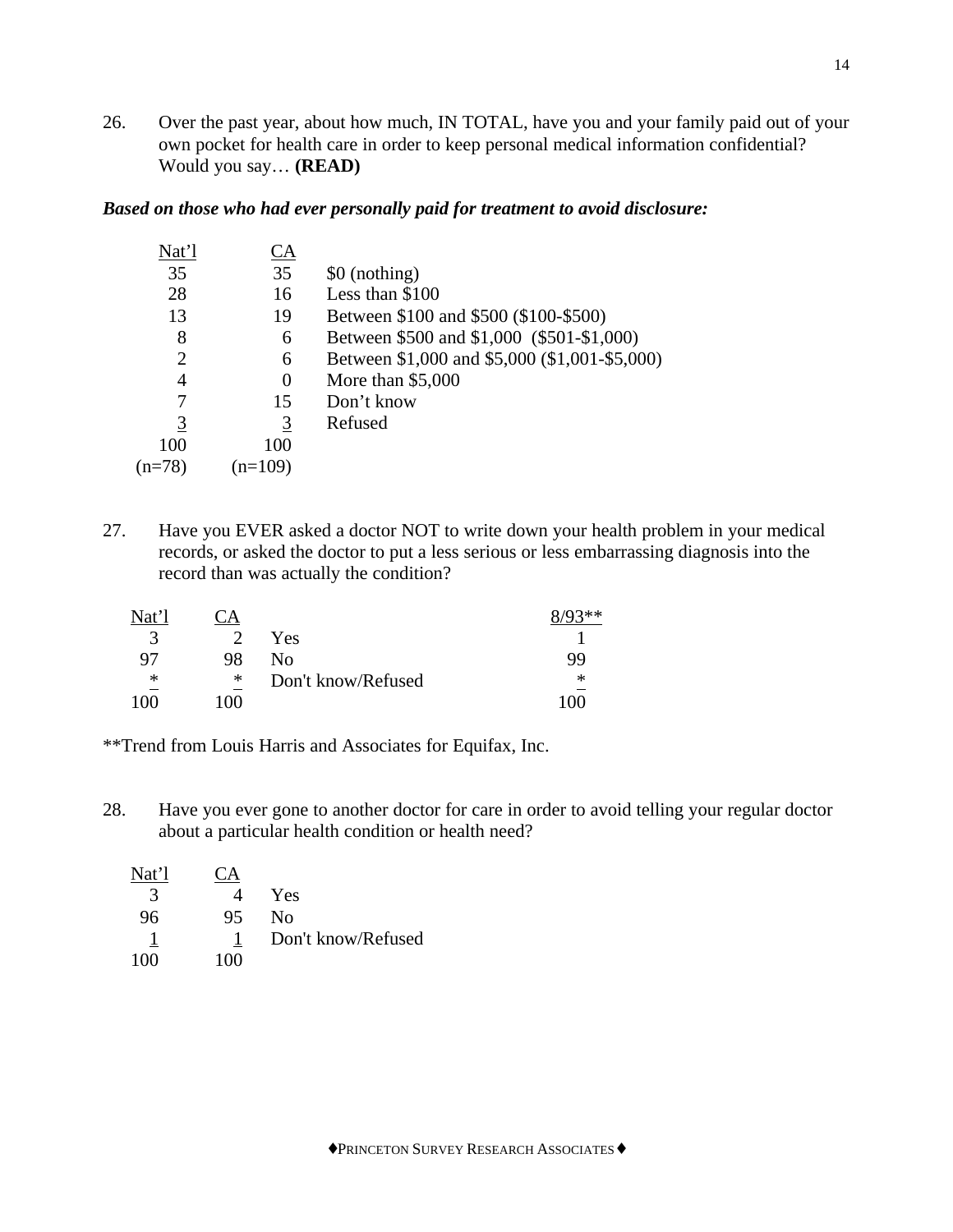29. Have you ever decided not to be tested for a medical condition because you were concerned that others might find out about the results?

| Nat'l  | `A  |                    |
|--------|-----|--------------------|
| 2      | 3   | Yes                |
| 98     | 97  | No                 |
| $\ast$ | ∗   | Don't know/Refused |
| 100    | 100 |                    |

# *EVER TAKEN ANY ACTION TO PROTECT ONE'S PERSONAL PRIVACY (based on responses to questions 25, 27, 28, and 29):*  Nat'l 15

| Nat 1     | 12 |
|-----------|----|
| <b>CA</b> | 18 |

30. Do you believe that **(INSERT--READ AND ROTATE)** has ever disclosed your personal medical information in a way that you felt was improper, or not?

|                |                                                  | Yes | N <sub>0</sub> | <u>DK</u>      |        |
|----------------|--------------------------------------------------|-----|----------------|----------------|--------|
| a.             | A doctor who has treated you or another          |     |                |                |        |
|                | family member                                    |     |                |                |        |
|                | Nat'l                                            | 5   | 91             | 4              | $=100$ |
|                | CA                                               | 6   | 90             | $\overline{4}$ | $=100$ |
|                | Trend $(8/93)**$                                 | 7   | 92             | 1              | $=100$ |
| $\mathbf{b}$ . | A clinic or hospital that treated you or         |     |                |                |        |
|                | another family member                            |     |                |                |        |
|                | Nat'l                                            | 6   | 90             | 4              | $=100$ |
|                | CA                                               | 7   | 88             | 5              | $=100$ |
|                | Trend $(8/93)**$                                 | 11  | 87             | $\overline{2}$ | $=100$ |
| $\mathbf{c}$ . | Your employer or a family member's employer      |     |                |                |        |
|                | Nat'l                                            | 6   | 90             | 4              | $=100$ |
|                | CA                                               | 4   | 92             | 4              | $=100$ |
|                | Trend $(8/93)**$                                 | 9   | 89             | $\overline{2}$ | $=100$ |
| $\mathbf{d}$ . | A pharmacy or druggist who filled a prescription |     |                |                |        |
|                | for you or a family member                       |     |                |                |        |
|                | Nat'l                                            | 3   | 93             | $\overline{4}$ | $=100$ |
|                | CA                                               | 4   | 92             | $\overline{4}$ | $=100$ |
|                | Trend $(8/93)**$                                 | 3   | 95             | $\overline{2}$ | $=100$ |
|                |                                                  |     |                |                |        |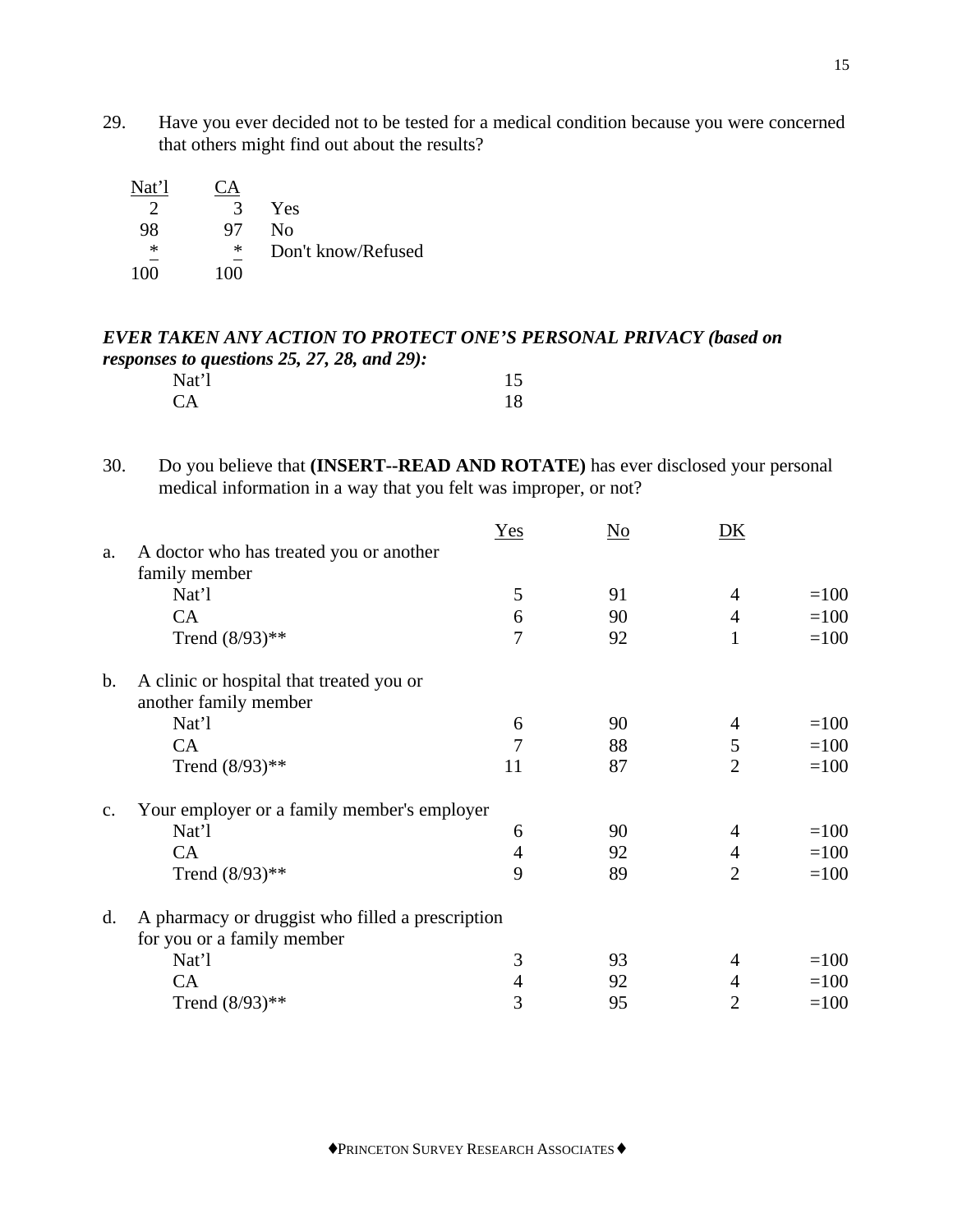*Question 30 continued...*

|    |                            | Yes | N <sub>0</sub> | DK |        |
|----|----------------------------|-----|----------------|----|--------|
| e. | A health insurance company |     |                |    |        |
|    | Nat'l                      | 8   | 85             |    | $=100$ |
|    | CA                         | 8   | 86             | 6  | $=100$ |
|    | Trend $(8/93)$ **          | 15  | 82             | 3  | $=100$ |
| f. | A public health agency     |     |                |    |        |
|    | Nat'l                      | 4   | 90             | 6  | $=100$ |
|    | CA                         | 4   | 90             | 6  | $=100$ |
|    | Trend $(8/93)$ **          | 10  | 86             | 4  | $=100$ |
|    |                            |     |                |    |        |

| Ever experienced a breach of privacy by any party: |    |
|----------------------------------------------------|----|
| Nat'l                                              |    |
| CA.                                                | 20 |

\*\*Trend from Louis Harris and Associates for Equifax, Inc.

31. Did you feel that you or another family member were embarrassed or harmed by that disclosure, or not?\*\*

| Nat'l | <u>CA</u> |                                                                                                      |
|-------|-----------|------------------------------------------------------------------------------------------------------|
|       | 9         | Total embarrassed or harmed by any party                                                             |
|       | 3         | Embarrassed/harmed by a doctor who has treated you or another family<br>member                       |
|       | 3         | Embarrassed/harmed by a clinic or hospital that treated you or another<br>family member              |
| 4     | 3         | Embarrassed/harmed by your employer or a family member's employer                                    |
|       | 2         | Embarrassed/harmed by a pharmacy or druggist who filled a prescription<br>for you or a family member |
|       | 2         | Embarrassed/harmed by a health insurance company                                                     |
|       | 2         | Embarrassed/harmed by a public health agency                                                         |
|       |           |                                                                                                      |

\*\*Details for follow-up question ("In what way were you or your family hurt MOST? Did it damage your reputation, cause embarrassment, friction in your family, loss of a job or a promotion, loss of health insurance, denial of benefits, discrimination by people in your local community or something else?") are not shown in topline results as numbers of respondents experiencing such harm are too small to be significant.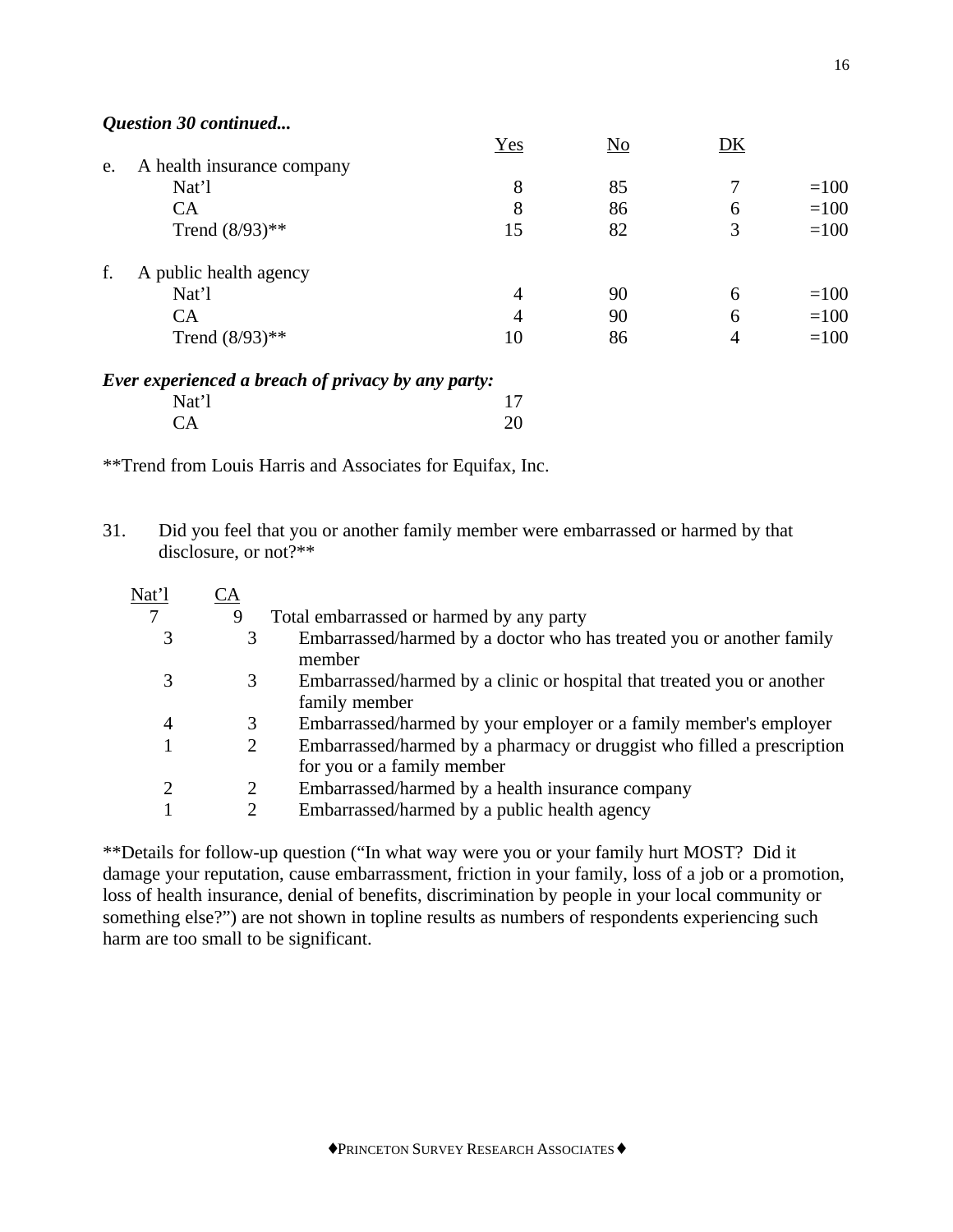32. I'm going to describe some recent changes in the health care system. As I read each one, tell me if you think this change makes it more difficult or less difficult for people to keep personal medical information private and confidential – or doesn't make much difference either way. (First,) what about this… **(INSERT—READ IN ORDER)**

|    |                                                                                                     | More | Less | No difference | DK |        |
|----|-----------------------------------------------------------------------------------------------------|------|------|---------------|----|--------|
| a. | More Americans have health coverage through                                                         |      |      |               |    |        |
|    | HMOs and other managed care plans that                                                              |      |      |               |    |        |
|    | combine delivery of care and payment for care                                                       |      |      |               |    |        |
|    | Nat'l                                                                                               | 42   | 12   | 40            |    | $=100$ |
|    | <b>CA</b>                                                                                           | 46   | 12   | 36            |    | $=100$ |
|    | b. More medical records are being kept on electronic<br>or computer-based files instead of on paper |      |      |               |    |        |
|    | Nat'l                                                                                               | 54   | 25   | 19            |    | $=100$ |
|    | CА                                                                                                  | 52   | 26   | 20            |    | $=100$ |
|    |                                                                                                     |      |      |               |    |        |

33. We'd like your views on some potential benefits of health care providers shifting to computer-based systems for keeping medical records and payment information. (First,) what about this possible benefit of computerization… **(INSERT—READ AND ROTATE)** Do you think this improves the health care system a lot, somewhat, only a little, or not at all?

|    |                                                                                                                                                        | A lot | Somewhat | Only<br>a little | <b>Not</b><br>at all | DK        |
|----|--------------------------------------------------------------------------------------------------------------------------------------------------------|-------|----------|------------------|----------------------|-----------|
| a. | Giving doctors and nurses quicker,<br>easier access to information about<br>patients' past medical experiences,<br>test results, and health conditions |       |          |                  |                      |           |
|    | Nat'l                                                                                                                                                  | 49    | 30       | 12               | 7                    | $2 = 100$ |
|    | <b>CA</b>                                                                                                                                              | 54    | 27       | 10               | 7                    | $2 = 100$ |
|    | b. Reducing the time and cost required to<br>process medical records and claims                                                                        |       |          |                  |                      |           |
|    | Nat'l                                                                                                                                                  | 37    | 32       | 14               | 14                   | $3 = 100$ |
|    | CA                                                                                                                                                     | 42    | 30       | 16               | 9                    | $=100$    |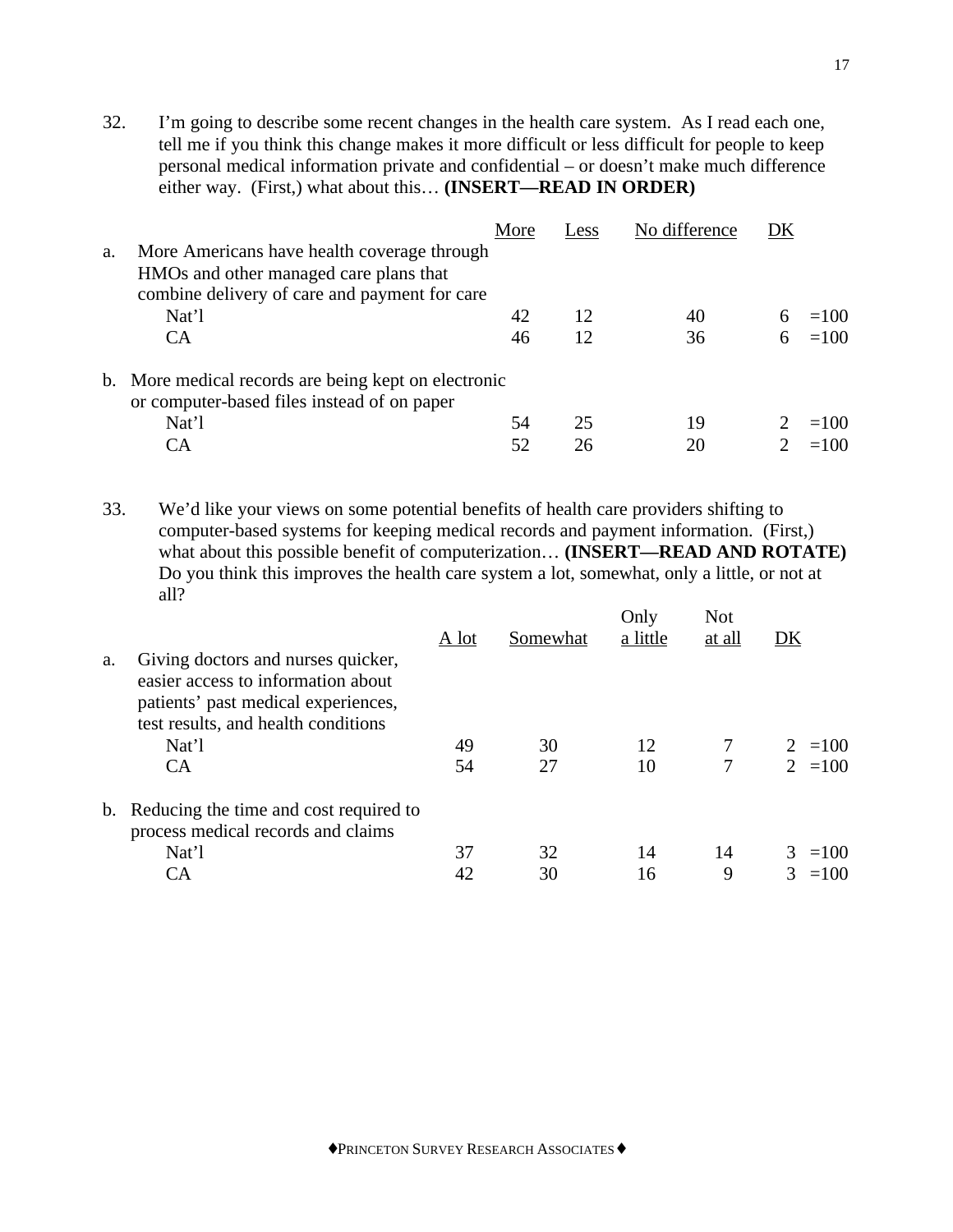34. Which do you think is the BIGGEST threat to the privacy and confidentiality of personal medical records kept on computer-based systems? **(READ)**

| <u>Nat'l</u>   | <u>CA</u> |                                                                        |
|----------------|-----------|------------------------------------------------------------------------|
| 30             | 28        | Disclosure by people with authorized access, such as those who work in |
|                |           | hospitals, doctor's offices or for a health plan                       |
| 55             | 58        | Disclosure by people WITHOUT authorized access who break into          |
|                |           | computer systems or pay someone else who does                          |
| 9              |           | (VOL.) Both equally                                                    |
| 2              |           | (VOL.) Neither                                                         |
| $\overline{4}$ |           | Don't know/Refused                                                     |
| 100            | 100       |                                                                        |
|                |           |                                                                        |

35. As far as you know, are there now any federal laws that protect the privacy and confidentiality of personal medical records?

| Nat'l | А   |                    |
|-------|-----|--------------------|
| 38    | 42  | Yes                |
| 44    | 40  | Nο                 |
| 18    | 18  | Don't know/Refused |
| 100   | 100 |                    |

36. **IF RESPONDENT SAYS YES, READ**: In fact, there are no such federal laws. **ASK** ALL: In general, do you favor or oppose new federal laws to protect the privacy and confidentiality of personal medical records?

| Nat'l          |     |                    |
|----------------|-----|--------------------|
| 85             | 78  | Favor              |
| 10             | 15  | Oppose             |
| $\overline{5}$ |     | Don't know/Refused |
| 100            | 100 |                    |

37. Congress has passed legislation that would give all Americans medical identification numbers or "unique health identifiers." Everyone will be assigned a personal ID number, like a Social Security number, which can be used to link medical records on computer networks used by health care providers. Before this interview, did you see, hear or read anything about unique health identifiers?

| Nat'l |     |                    |
|-------|-----|--------------------|
| 18    | 20  | Yes, aware         |
| 81    | 79  | No, not aware      |
|       |     | Don't know/Refused |
| 100   | 100 |                    |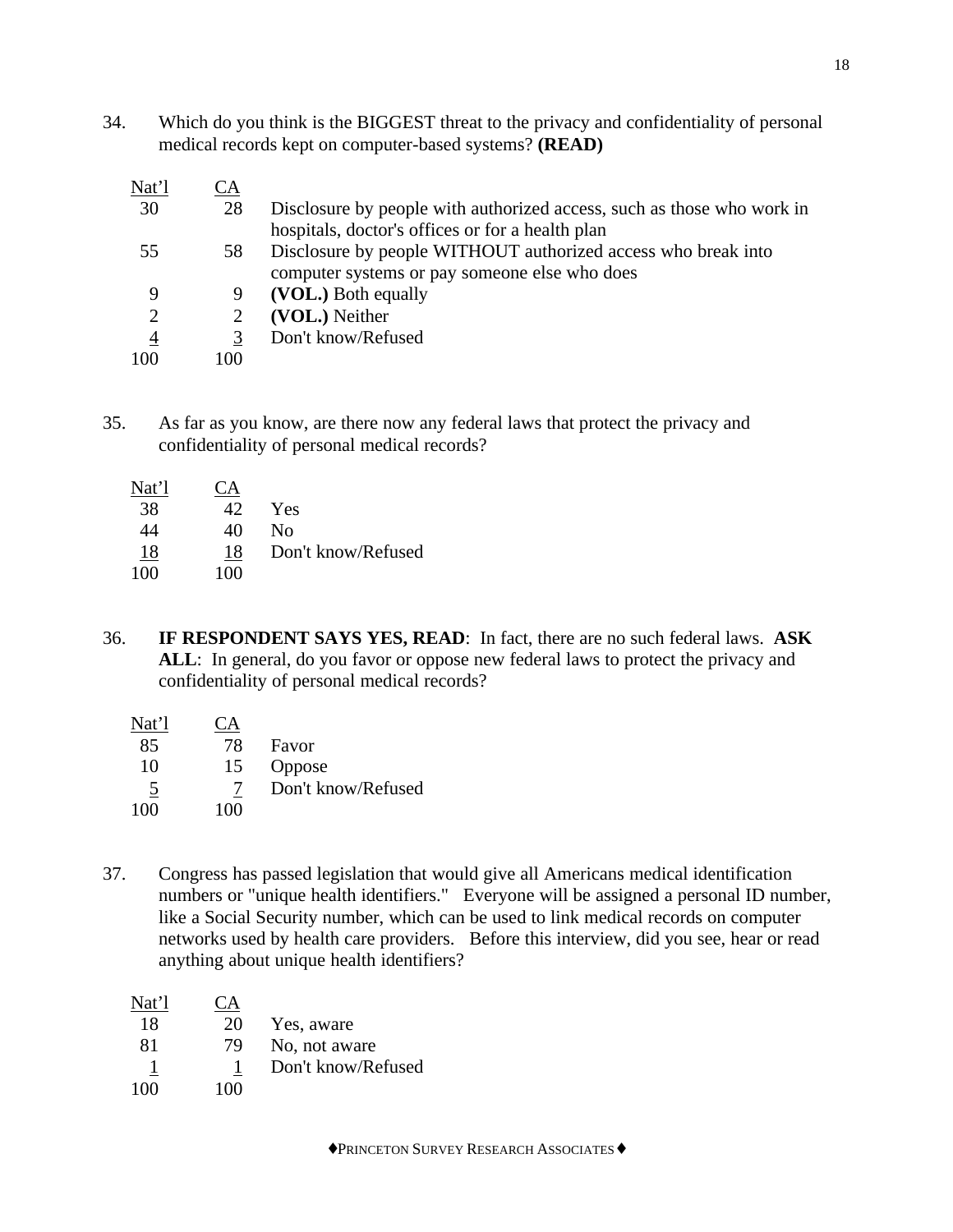38. I'm going to read you a list of some potential benefits of unique health identifiers. As I read each one, tell me how much you think this would improve the health care system -- a lot, somewhat, only a little, or not at all. (First,) what about this possible benefit… **(INSERT— READ AND ROTATE)**?

|                |                                                                                                                                                                  | A lot | Somewhat | Only<br>a little | <b>Not</b><br>at all | DK                       |
|----------------|------------------------------------------------------------------------------------------------------------------------------------------------------------------|-------|----------|------------------|----------------------|--------------------------|
| a.             | Improving the quality of care by making<br>it easier for doctors to call up key<br>medical information, such as allergies<br>to medications, to prevent mistaken |       |          |                  |                      |                          |
|                | diagnoses or dangerous treatments                                                                                                                                |       |          |                  |                      |                          |
|                | Nat'l                                                                                                                                                            | 57    | 25       | 9                | $\overline{7}$       | $2 = 100$                |
|                | CA                                                                                                                                                               | 55    | 26       | 9                | 8                    | $2 = 100$                |
|                | b. Making it easier to detect medical and<br>insurance fraud                                                                                                     |       |          |                  |                      |                          |
|                | Nat'l                                                                                                                                                            | 47    | 26       | 14               | 10                   | $=100$<br>3              |
|                | CA                                                                                                                                                               | 49    | 26       | 11               | 11                   | $3 = 100$                |
| $\mathbf{c}$ . | Providing better data for medical<br>research into new cures and treatments<br>for major diseases and medical conditions<br>Nat'l                                | 48    | 31       | 10               | 9                    | $2 = 100$                |
|                | CA                                                                                                                                                               | 53    | 28       | 9                | 8                    | $\overline{2}$<br>$=100$ |
| d.             | Tracking the risks and benefits of certain<br>drugs and therapies                                                                                                |       |          |                  |                      |                          |
|                | Nat'l                                                                                                                                                            | 45    | 33       | 11               | 9                    | $2 = 100$                |
|                | CA                                                                                                                                                               | 47    | 29       | 13               | 9                    | $\overline{2}$<br>$=100$ |
| e.             | Monitoring the quality of care given by<br>hospitals and clinics to individuals<br>Nat'l                                                                         | 35    | 35       | 13               | 15                   | $2 = 100$                |
|                | CA                                                                                                                                                               | 42    | 29       | 13               | 15                   | $=100$<br>$\mathbf{1}$   |
| f.             | Allowing public health officials access<br>to a national network of information to<br>monitor diseases in the population                                         |       |          |                  |                      |                          |
|                | Nat'l                                                                                                                                                            | 42    | 30       | 14               | 12                   | $2 = 100$                |
|                | CA                                                                                                                                                               | 48    | 27       | 11               | 12                   | $\overline{2}$<br>$=100$ |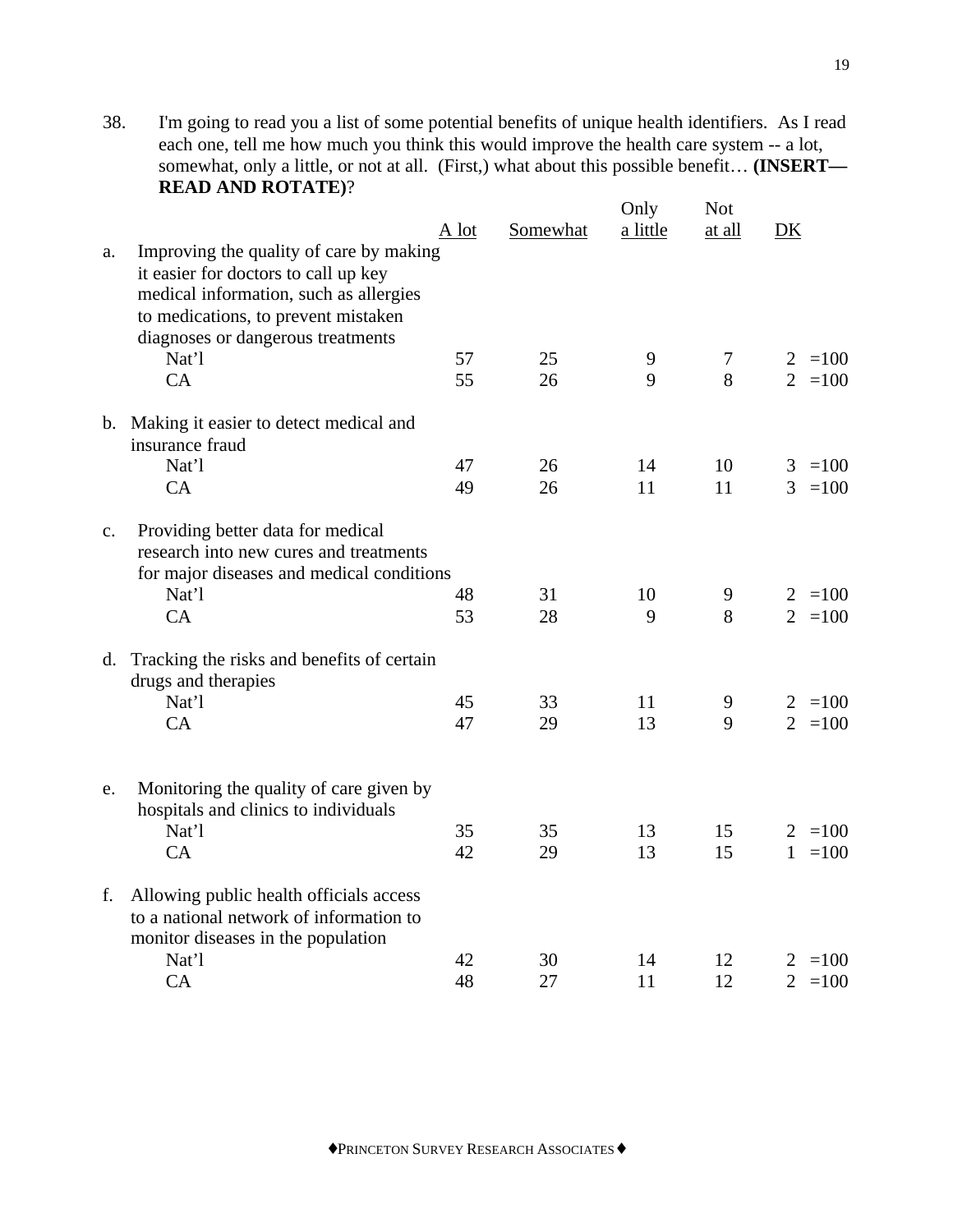# *Question 38 continued...*

|    |                                                                                                             | A lot | Somewhat | Only<br>a little | <b>Not</b><br>at all | DK                    |
|----|-------------------------------------------------------------------------------------------------------------|-------|----------|------------------|----------------------|-----------------------|
| g. | Making it easier for insurance<br>companies, employers, and doctors to<br>share medical records             |       |          |                  |                      |                       |
|    | Nat'l                                                                                                       | 37    | 28       | 14               | 19                   | $2 = 100$             |
|    | <b>CA</b>                                                                                                   | 33    | 30       | 14               | 21                   | $2 = 100$             |
| h. | Making it easier for individuals to<br>transfer medical records when changing<br>doctors or insurance plans |       |          |                  |                      |                       |
|    | Nat'l                                                                                                       | 48    | 29       | 11               | 11                   | $=100$                |
|    | СA                                                                                                          | 52    | 26       | 9                | 11                   | $=100$<br>$2^{\circ}$ |

39. Next, I'm going to read you a list of potential risks of unique health identifiers. As I read each one, tell how concerned you are that this will happen -- very concerned, somewhat concerned, not too concerned, or not at all concerned. (First,) how concerned are you that… **(INSERT—READ AND ROTATE)**?

|                |                                                                                                                                                             | Very     | Somewhat | Not too | Not at all | DK               |
|----------------|-------------------------------------------------------------------------------------------------------------------------------------------------------------|----------|----------|---------|------------|------------------|
| a.             | It will give businesses greater access to<br>personal medical records that they will<br>use for promotional and marketing                                   |          |          |         |            |                  |
|                | purposes<br>Nat'l                                                                                                                                           | 49       | 30       | 11      | 9          | $=100$           |
|                | CA                                                                                                                                                          | 49       | 30       | 10      | 10         | $=100$           |
| $b_{\cdot}$    | There will be no effective way to prevent<br>unauthorized access to sensitive personal<br>information<br>Nat'l<br>CA                                        | 56<br>61 | 30<br>24 | 7<br>8  | 6<br>6     | $=100$<br>$=100$ |
| $\mathbf{C}$ . | It will lead to sick individuals being<br>denied health coverage or benefits<br>because insurance companies have<br>greater access to their medical records |          |          |         |            |                  |
|                | Nat'l                                                                                                                                                       | 56       | 28       | 8       | 7          | $=100$           |
|                | <b>CA</b>                                                                                                                                                   | 57       | 29       | 7       | 6          | $=100$           |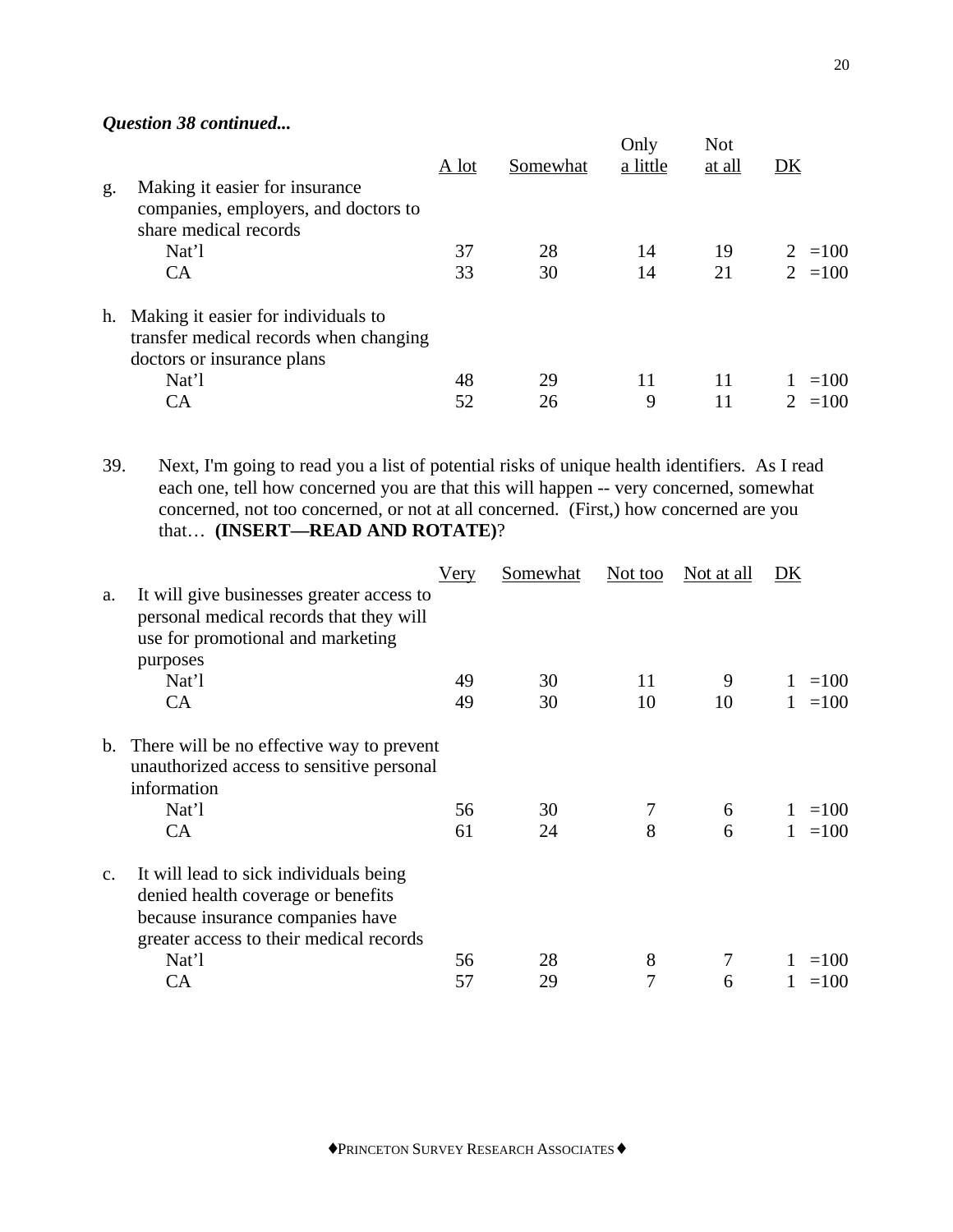# *Question 39 continued...*

|    |                                                                                                                                                 | Very | Somewhat | Not too | Not at all | DK     |
|----|-------------------------------------------------------------------------------------------------------------------------------------------------|------|----------|---------|------------|--------|
| d. | It will lead to people being fired from<br>their jobs or denied promotions because<br>employers have greater access to their<br>medical records |      |          |         |            |        |
|    | Nat'l                                                                                                                                           | 51   | 28       | 12      | 8          | $=100$ |
|    | CA                                                                                                                                              | 53   | 28       | 10      | 8          | $=100$ |
| e. | It will lead people with mental illnesses,<br>AIDS, or drug or alcohol problems to<br>avoid seeking care for fear of being<br>exposed           |      |          |         |            |        |
|    | Nat'l                                                                                                                                           | 52   | 29       | 10      | 8          | $=100$ |
|    | CA                                                                                                                                              | 51   | 28       | 12      | 8          | $=100$ |
|    |                                                                                                                                                 |      |          |         |            |        |

40. Considering both their potential benefits and risks, do you personally favor or oppose a system of medical identification numbers or "unique health identifiers" for all Americans?

| Nat'l | $\mathbf{A}$ |                    |
|-------|--------------|--------------------|
| 39    | 38           | Favor              |
| 52    | 50           | Oppose             |
| 9     | 12           | Don't know/Refused |
| 100   | 100          |                    |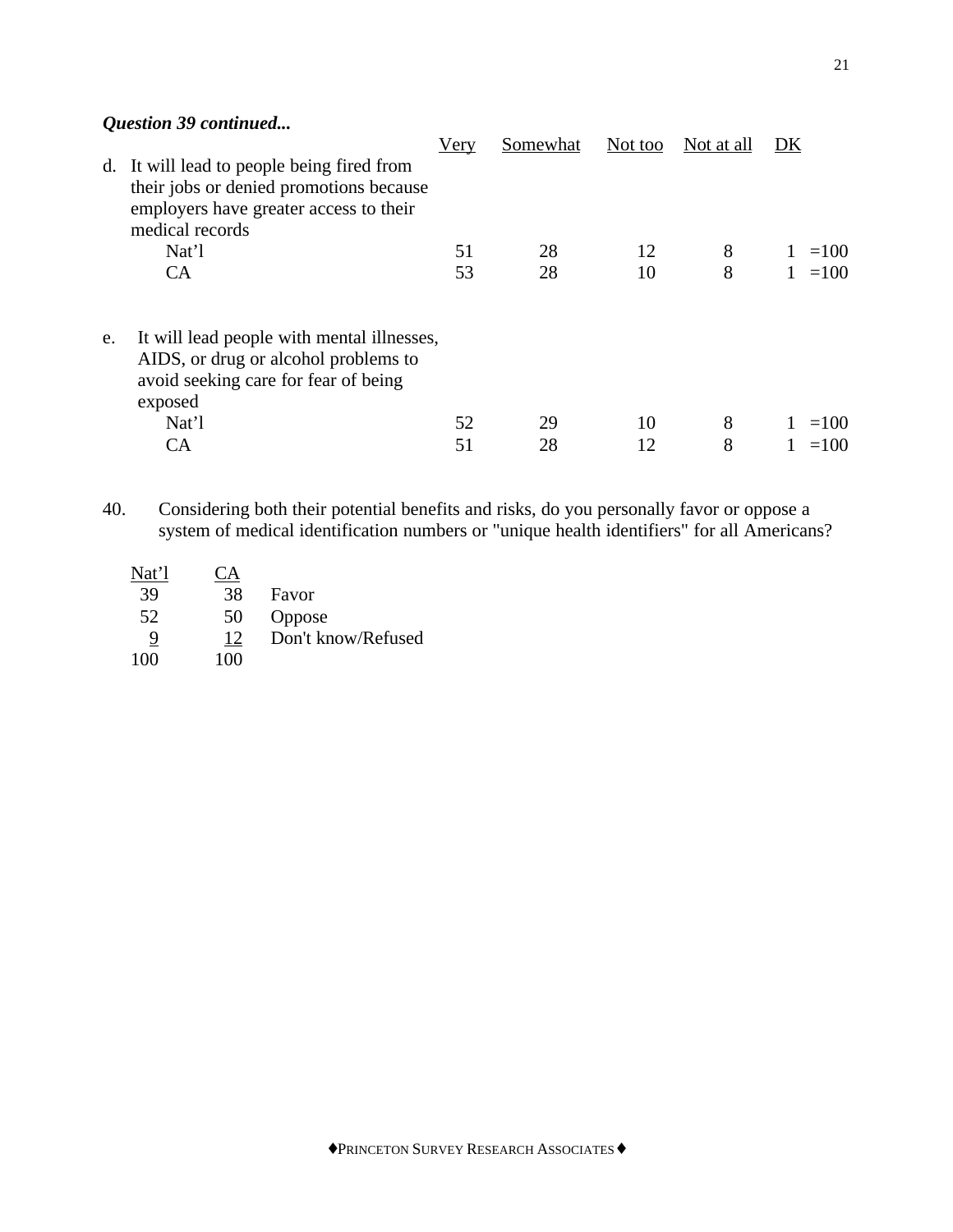41. Next, I'm going to read a list of some proposed policies to protect the privacy and confidentiality of personal medical records. As I read each one, tell me how effective you think it would be in protecting medical privacy -- very effective, somewhat effective, not too effective, or not at all effective. (First,) how effective would this be… **(INSERT— READ AND ROTATE)**?

|               |                                                                                                                                                        | <b>Very</b> | Somewhat | Not too  | Not at all     | DK                                      |
|---------------|--------------------------------------------------------------------------------------------------------------------------------------------------------|-------------|----------|----------|----------------|-----------------------------------------|
| a.            | Establishing rules spelling out who can<br>see and use medical records and what<br>information can be obtained                                         |             |          |          |                |                                         |
|               | Nat'l                                                                                                                                                  | 40          | 38       | 11       | 10             | $=100$<br>1                             |
|               | CA                                                                                                                                                     | 40          | 37       | 12       | 8              | $2 = 100$                               |
|               | b. Requiring doctors, hospitals, and health<br>plans to set up security systems on their<br>computers, such as passwords and the<br>scrambling of data |             |          |          |                |                                         |
|               | Nat'l                                                                                                                                                  | 43          | 37       | 10       | 8              | $2 = 100$                               |
|               | CA                                                                                                                                                     | 43          | 39       | 9        | $\overline{7}$ | $2 = 100$                               |
| $C_{\bullet}$ | Establishing fines and punishments for<br>people and organizations that violate<br>medical privacy                                                     |             |          |          |                |                                         |
|               | Nat'l                                                                                                                                                  | 47          | 32       | 11       | 9              | $=100$<br>$\mathbf{1}$                  |
|               | CA                                                                                                                                                     | 47          | 34       | 10       | $\tau$         | $2 = 100$                               |
|               | d. Requiring individuals' permission prior to<br>using or distributing ANY medical<br>information                                                      |             |          |          |                |                                         |
|               | Nat'l                                                                                                                                                  | 44          | 37       | 9        | $8\,$          | $\overline{2}$<br>$=100$                |
|               | CA                                                                                                                                                     | 49          | 34       | 9        | 6              | $\overline{2}$<br>$=100$                |
| e.            | Giving people the right to see and make<br>corrections to their own medical records<br>Nat'l<br>CA                                                     | 35<br>36    | 33<br>33 | 12<br>14 | 17<br>14       | $=100$<br>3<br>$\overline{3}$<br>$=100$ |
| f.            | Requiring doctors, hospitals, and health<br>plans to use information that doesn't<br>personally identify people, whenever<br>possible                  |             |          |          |                |                                         |
|               | Nat'l                                                                                                                                                  | 35          | 41       | 11       | 11             | $2 = 100$                               |
|               | CA                                                                                                                                                     | 37          | 42       | 11       | 8              | $\overline{2}$<br>$=100$                |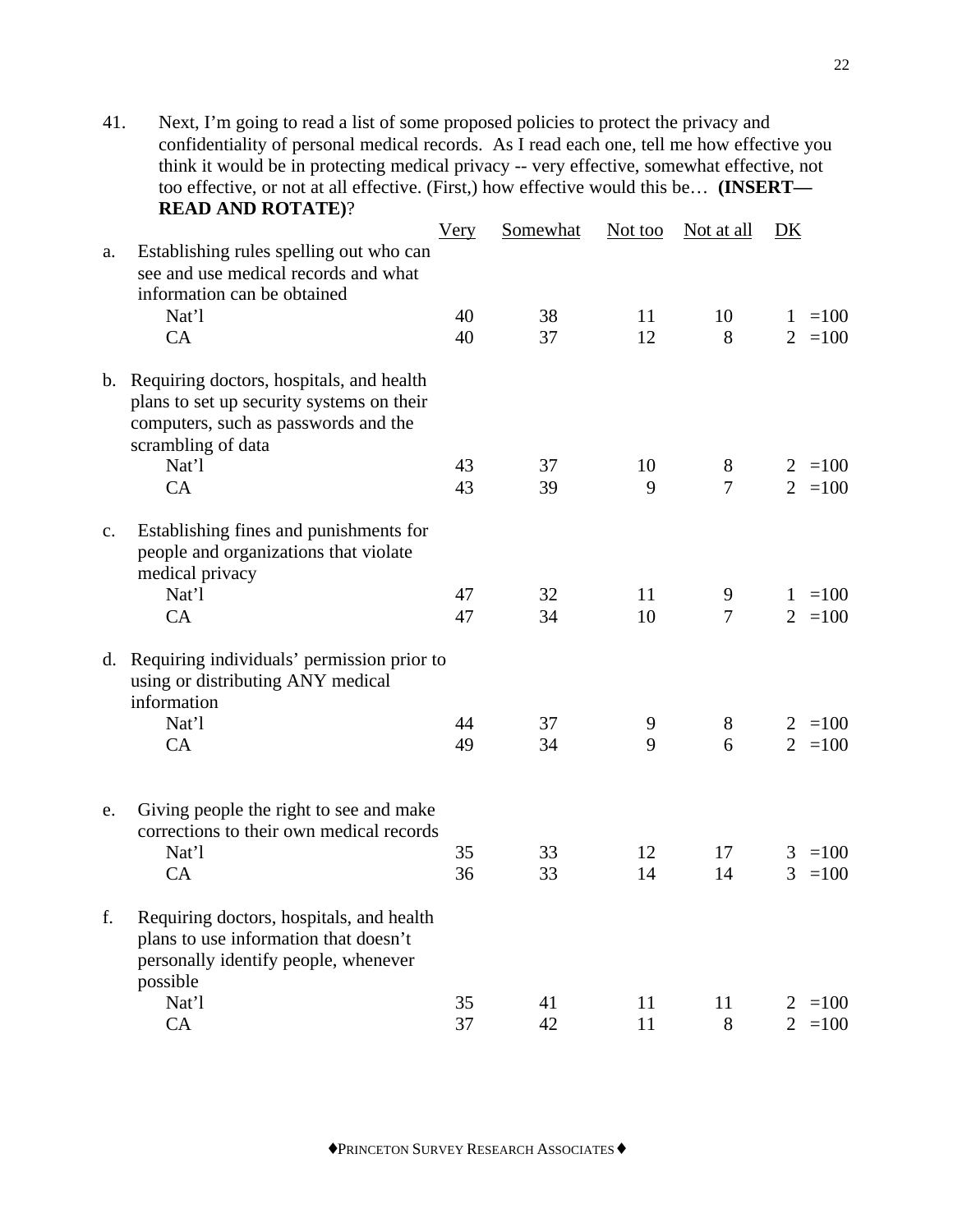42. Earlier, you said you (opposed/were not sure whether you favored) a system of unique health identifiers. Would you change your mind and favor this system if there were policies in place to protect medical privacy like the ones I just mentioned?

| Nat'l | $A^{\cdot}$ |                                |
|-------|-------------|--------------------------------|
| 63    | 64          | Total favor health identifiers |
| 39    | 38          | Favor initially                |
| 24    | 26          | Switched to favor              |
| 35    | 32          | Total oppose                   |
|       |             | Don't know/Refused             |
|       |             |                                |

43. Thinking now about your own health ...In general, would you say your health is excellent, very good, good, only fair, or poor?

| Ά  |                    |
|----|--------------------|
| 28 | Excellent          |
| 37 | Very good          |
| 20 | Good               |
| 11 | Only fair          |
| 3  | Poor               |
| 1  | Don't know/Refused |
|    |                    |
|    |                    |

44. Do you have a long-term medical condition, such as diabetes or epilepsy?

| Nat'l | $\mathsf{T}\mathsf{A}$ |                    |
|-------|------------------------|--------------------|
| Q     | 10                     | Yes                |
| 89    | 88                     | Nο                 |
| 2     |                        | Don't know/Refused |
| 100   | 100                    |                    |

45. Do you have any major physical or mental disabilities?

| Nat'l | $\mathcal{A}$ |                    |
|-------|---------------|--------------------|
|       | Q             | Yes                |
| 90    | 90            | Nο                 |
|       |               | Don't know/Refused |
| 100   | 100           |                    |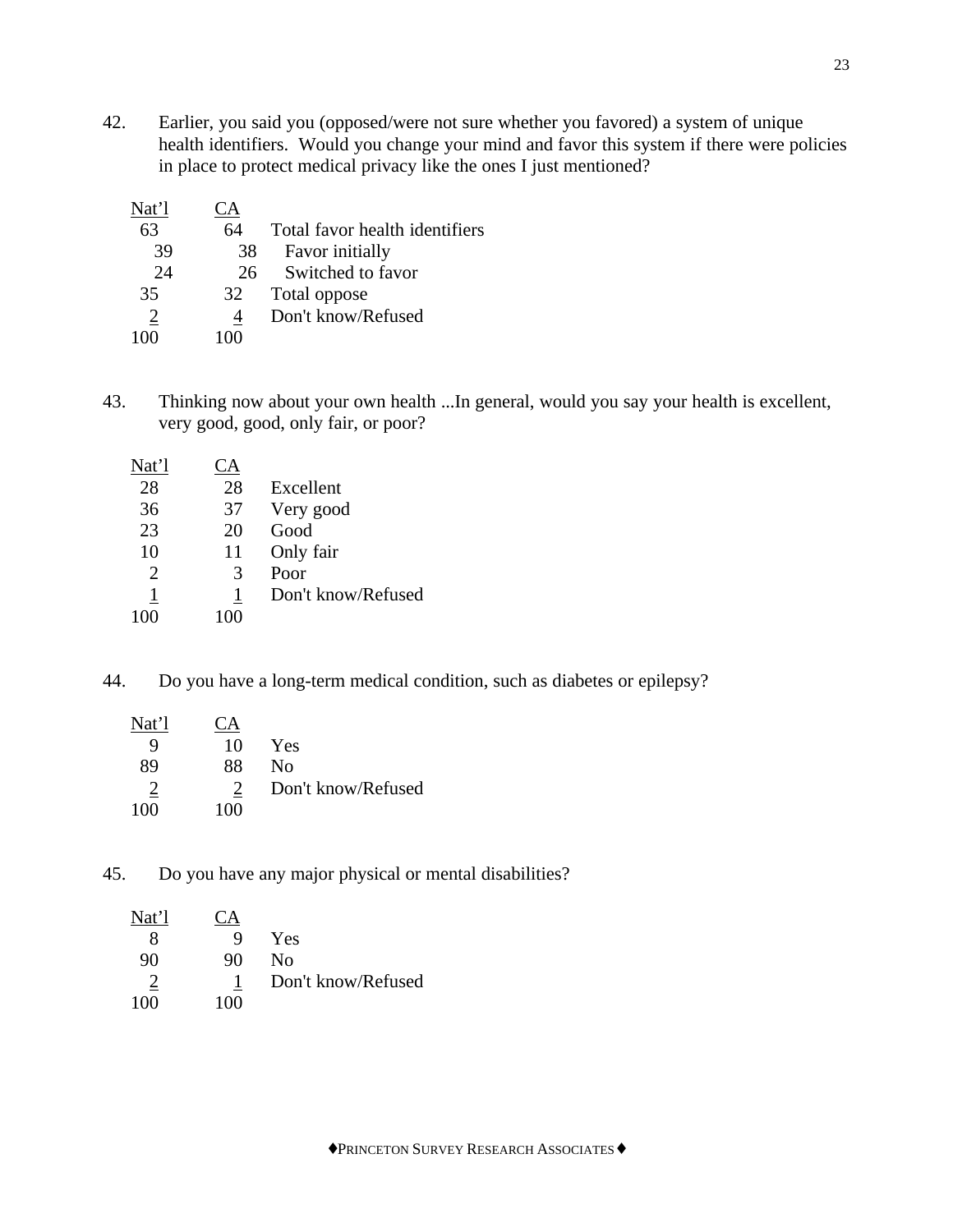46. Have you ever used the services of a psychologist, psychiatrist, or other mental health professional?

| Nat'l          | <u>A</u> |                    |
|----------------|----------|--------------------|
| 19             | 23       | Yes                |
| 79             | 75       | No.                |
| $\overline{2}$ |          | Don't know/Refused |
| 100            | 100      |                    |

47. Do you have a regular doctor, group of doctors, or clinic you use most often for routine health care?

| Nat'l | $\Box A$ |                    |
|-------|----------|--------------------|
| -81   | 73       | Yes                |
| 17    | 26.      | No                 |
| 2     |          | Don't know/Refused |
| 100   | 100      |                    |

48. Now, I have a few questions about your health insurance plan and how it works... Some plans charge less if you choose your doctor from a list, but make you pay more if you go to a doctor not on the list. Does your plan work this way, or not?

# *Based on those who are insured and under age 65:*

| Nat'l | CА                  |                    |
|-------|---------------------|--------------------|
| 66    | 57                  | Yes                |
| 28    | 37                  | Nο                 |
| 6     | 6                   | Don't know/Refused |
| 100   | 100                 |                    |
|       | $(n=655)$ $(n=701)$ |                    |

49. Some plans require you to sign up with a specific primary care doctor or group of doctors who provide all your routine health care. Does your plan work this way, or not?

# *Based on those who are insured and under age 65:*

| Nat'l | А                   |                    |
|-------|---------------------|--------------------|
| 53    | 59                  | <b>Yes</b>         |
| 43    | 36                  | No                 |
|       | 5                   | Don't know/Refused |
| 100   | 100                 |                    |
|       | $(n=655)$ $(n=701)$ |                    |
|       |                     |                    |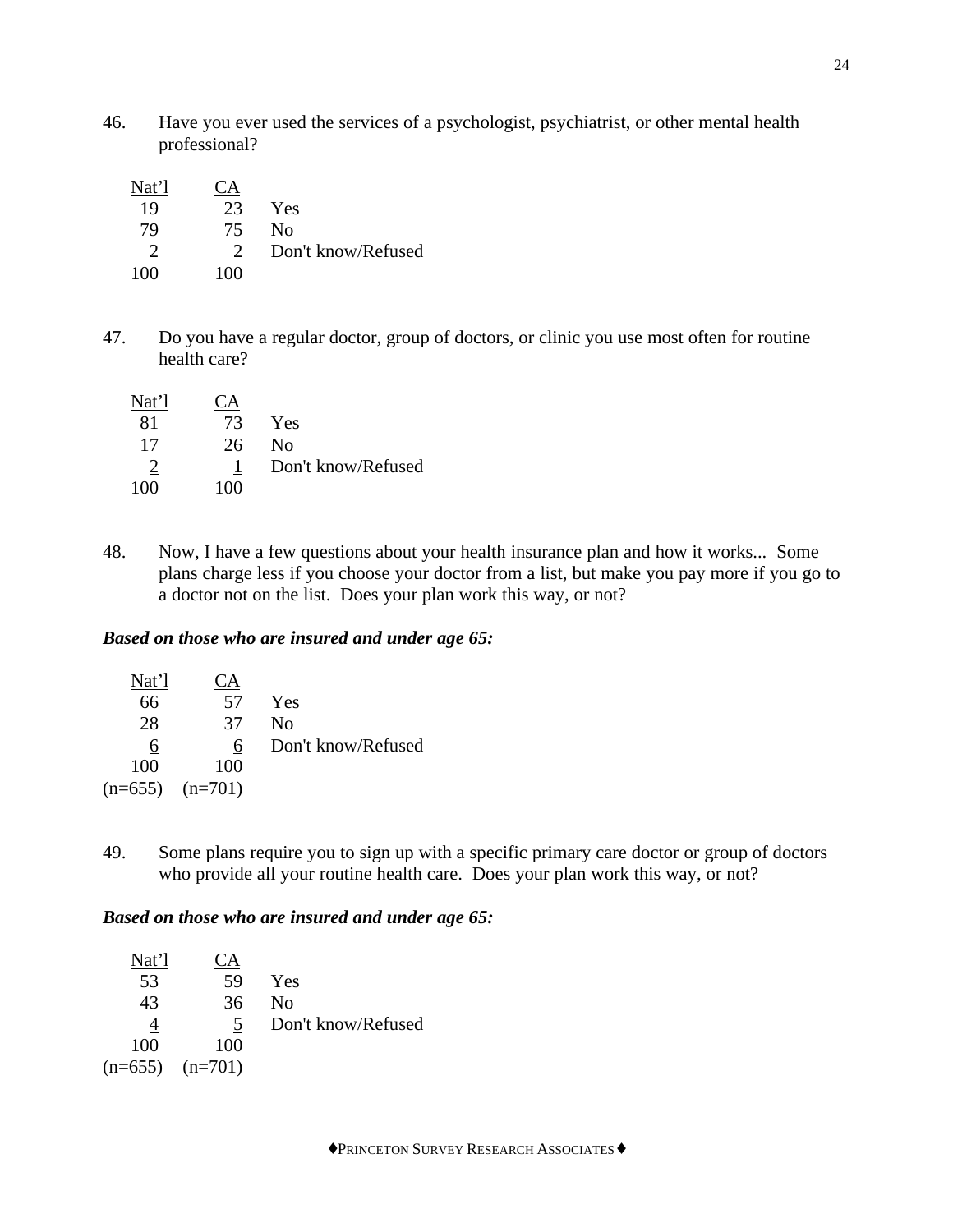50. Some plans require you to have a referral by a primary care doctor before you can see a medical specialist. Does your plan work this way, or not?

# *Based on those who are insured and under age 65:*

| Nat'l | CΑ                  |                    |
|-------|---------------------|--------------------|
| 61    | 62                  | Yes                |
| 33    | 33                  | No                 |
| 6     | $\mathcal{L}$       | Don't know/Refused |
| 100   | 100                 |                    |
|       | $(n=655)$ $(n=701)$ |                    |
|       |                     |                    |

51. Some plans require you to have approval or a referral before they will pay for any of your costs for visiting a doctor who is not in the plan. Does your plan work this way, or not?

## *Based on those who are insured and under age 65:*

| Nat'l               | Ά   |                    |
|---------------------|-----|--------------------|
| 50                  | 51  | Yes                |
| 40                  | 40  | No                 |
| 10                  | 9   | Don't know/Refused |
| 100                 | 100 |                    |
| $(n=655)$ $(n=701)$ |     |                    |

Type of Insurance Coverage:

## *Based on those who are insured and under age 65:*

| Nat'l     | А         |                         |
|-----------|-----------|-------------------------|
| 85        | 87        | Total in managed care   |
| 28        | 26        | Strict managed care     |
| 57        | 61        | Loose managed care      |
| 12        | 9         | <b>Traditional Plan</b> |
| 3         | 4         | Undesignated            |
| 100       | 100       |                         |
| $(n=655)$ | $(n=701)$ |                         |

## **DEMOGRAPHICS**:

| D1. | <b>Sex</b> |     |        |
|-----|------------|-----|--------|
|     | Nat'l      | CА  |        |
|     | 48         | 50  | Male   |
|     | 52         | 50  | Female |
|     | 100        | 100 |        |
|     |            |     |        |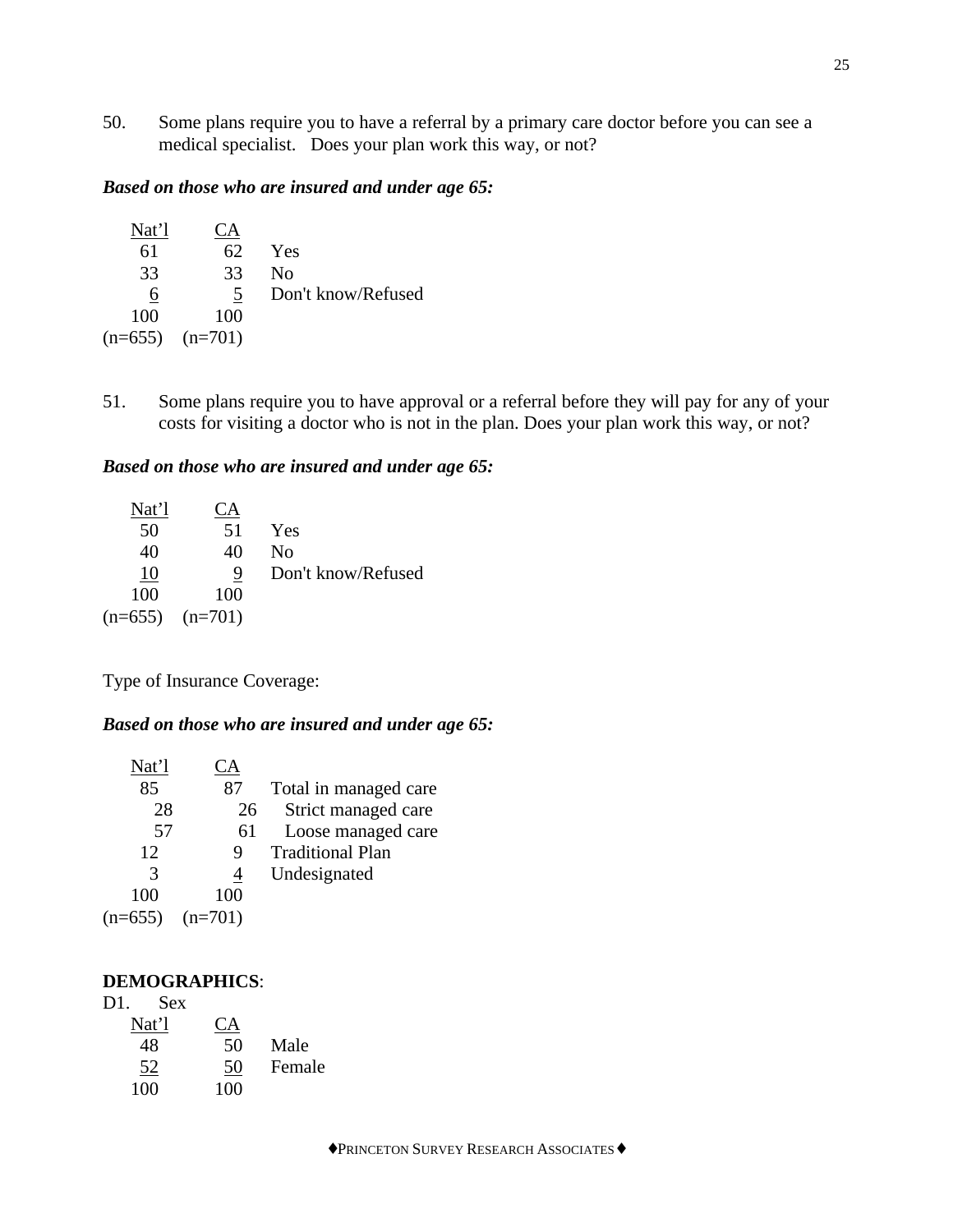| Nat'l          | CА  |                                                                                |
|----------------|-----|--------------------------------------------------------------------------------|
| 4              | 5   | None, or grade 1-8                                                             |
| 13             | 11  | High school incomplete (grades 9-11)                                           |
| 31             | 24  | High school graduate (grade 12 or GED certificate)                             |
| 5              | 5   | Business, technical, or vocational school AFTER high school                    |
| 22             | 27  | Some college, no 4-year degree                                                 |
| 15             | 17  | College graduate (B.S., B.A., or other 4-year degree)                          |
| 7              | 8   | Post-graduate training or professional schooling after college (e.g., toward a |
|                |     | master's degree or Ph.D.; law or medical school)                               |
| $\ast$         |     | Don't know                                                                     |
| $\overline{3}$ |     | Refused                                                                        |
| 100            | 100 |                                                                                |

D2. What is the LAST grade or class that you COMPLETED in school? **(DO NOT READ)**

# D3. What is your age? **(RECORD ACTUAL AGE)**

| Nat'l | СA  |         |
|-------|-----|---------|
| 21    | 22  | 18-29   |
| 41    | 46  | 30-49   |
| 18    | 16  | 50-64   |
| 16    | 13  | $65+$   |
| 4     | 3   | Refused |
| 100   | 100 |         |

D4. Last year, that is in 1997, what was your total family income from all sources, before taxes? Just stop me when I get to the right category. **(READ)**

| 9  | 10  | Less than $$10,000$         |
|----|-----|-----------------------------|
| 13 | 11  | \$10,000 to under \$20,000  |
| 16 | 15  | \$20,000 to under \$30,000  |
| 18 | 18  | \$30,000 to under \$50,000  |
| 14 | 15  | \$50,000 to under \$75,000  |
|    | 7   | \$75,000 to under \$100,000 |
| 6  |     | \$100,000 or more           |
| 6  | 7   | Don't know                  |
| 11 | 10  | Refused                     |
|    | 100 |                             |